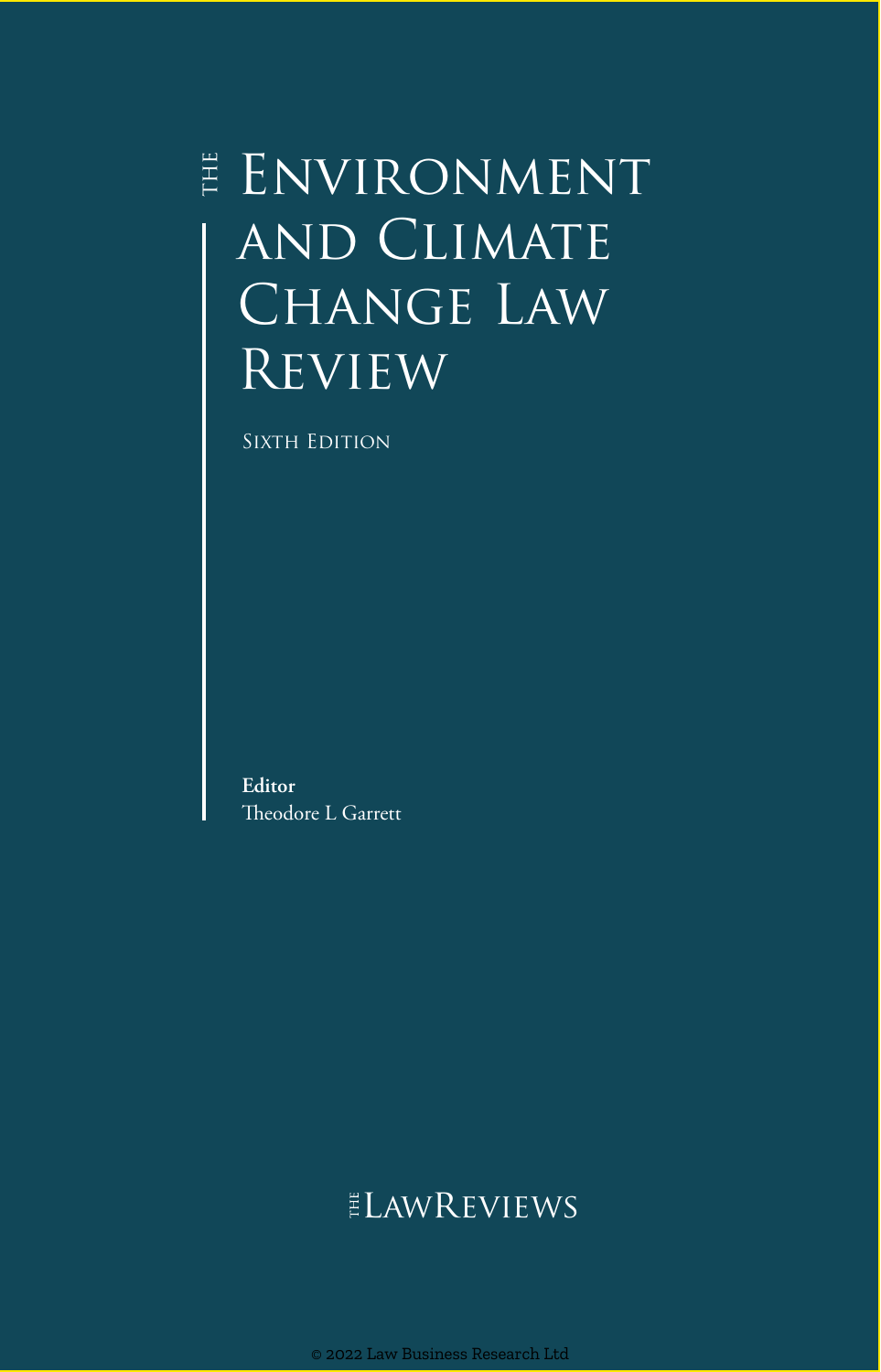# E ENVIRONMENT and Climate Change Law Review

#### SIXTH EDITION

Reproduced with permission from Law Business Research Ltd This article was first published in January 2022 For further information please contact Nick.Barette@thelawreviews.co.uk

**Editor** Theodore L Garrett

ELAWREVIEWS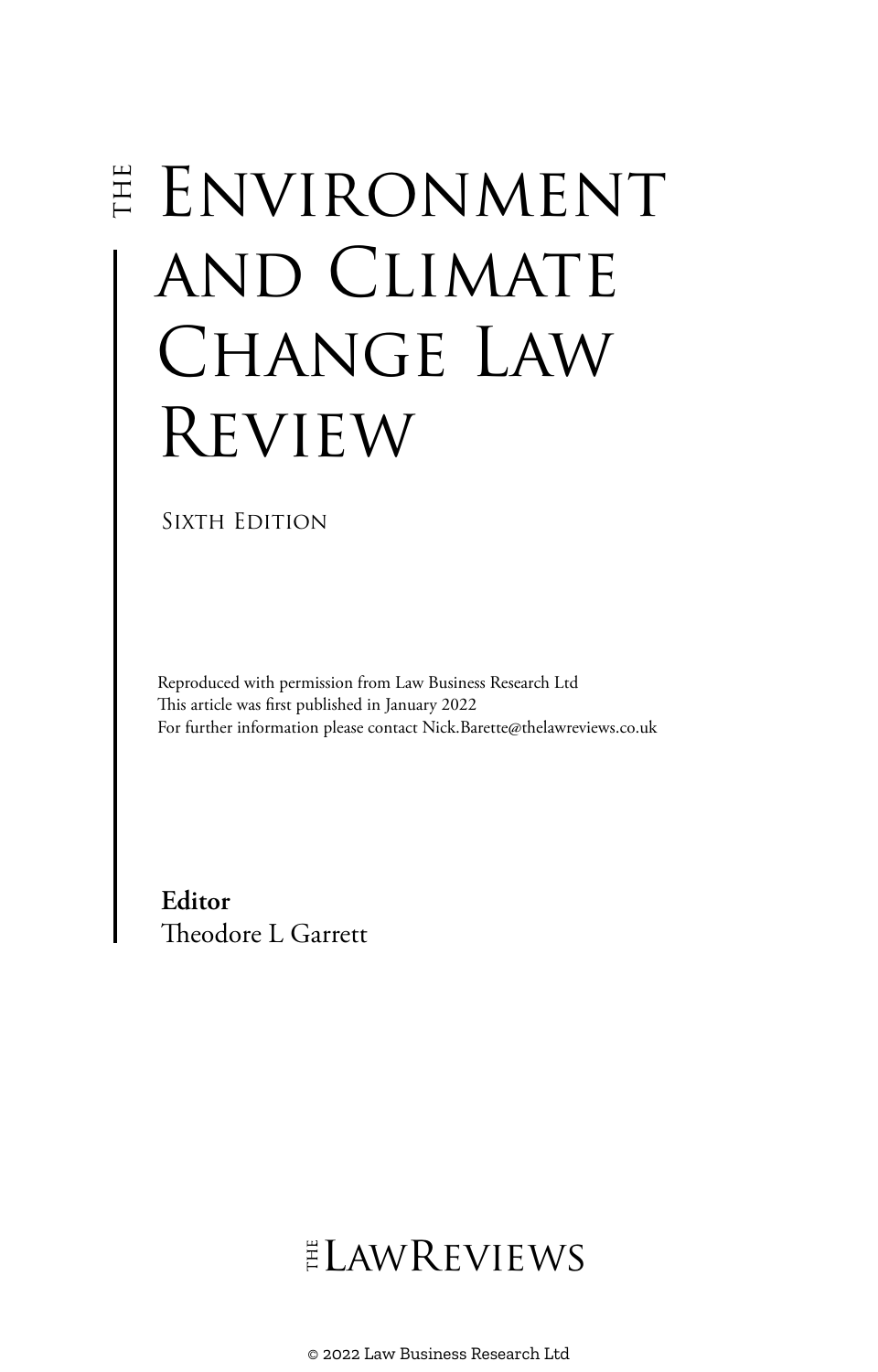#### PUBLISHER Clare Bolton

#### HEAD OF BUSINESS DEVELOPMENT Nick Barette

TEAM LEADERS Joel Woods, Jack Bagnall

BUSINESS DEVELOPMENT MANAGERS Rebecca Mogridge, Katie Hodgetts, Joey Kwok

> RESEARCH LEAD Kieran Hansen

EDITORIAL COORDINATOR Leke Williams

PRODUCTION AND OPERATIONS DIRECTOR Adam Myers

> PRODUCTION EDITOR Felicia Rosas

#### **SUBEDITOR**

#### Martin Roach

CHIEF EXECUTIVE OFFICER Nick Brailey

Published in the United Kingdom by Law Business Research Ltd, London Meridian House, 34–35 Farringdon Street, London, EC4A 4HL, UK © 2022 Law Business Research Ltd www.TheLawReviews.co.uk

No photocopying: copyright licences do not apply. The information provided in this publication is general and may not apply in a specific situation, nor does it necessarily represent the views of authors' firms or their clients. Legal advice should always be sought before taking any legal action based on the information provided. The publishers accept no responsibility for any acts or omissions contained herein. Although the information provided was accurate as at January 2022, be advised that this is a developing area. Enquiries concerning reproduction should be sent to Law Business Research, at the address above. Enquiries concerning editorial content should be directed to the Publisher – clare.bolton@lbresearch.com

ISBN 978-1-83862-534-4

Printed in Great Britain by Encompass Print Solutions, Derbyshire Tel: 0844 2480 112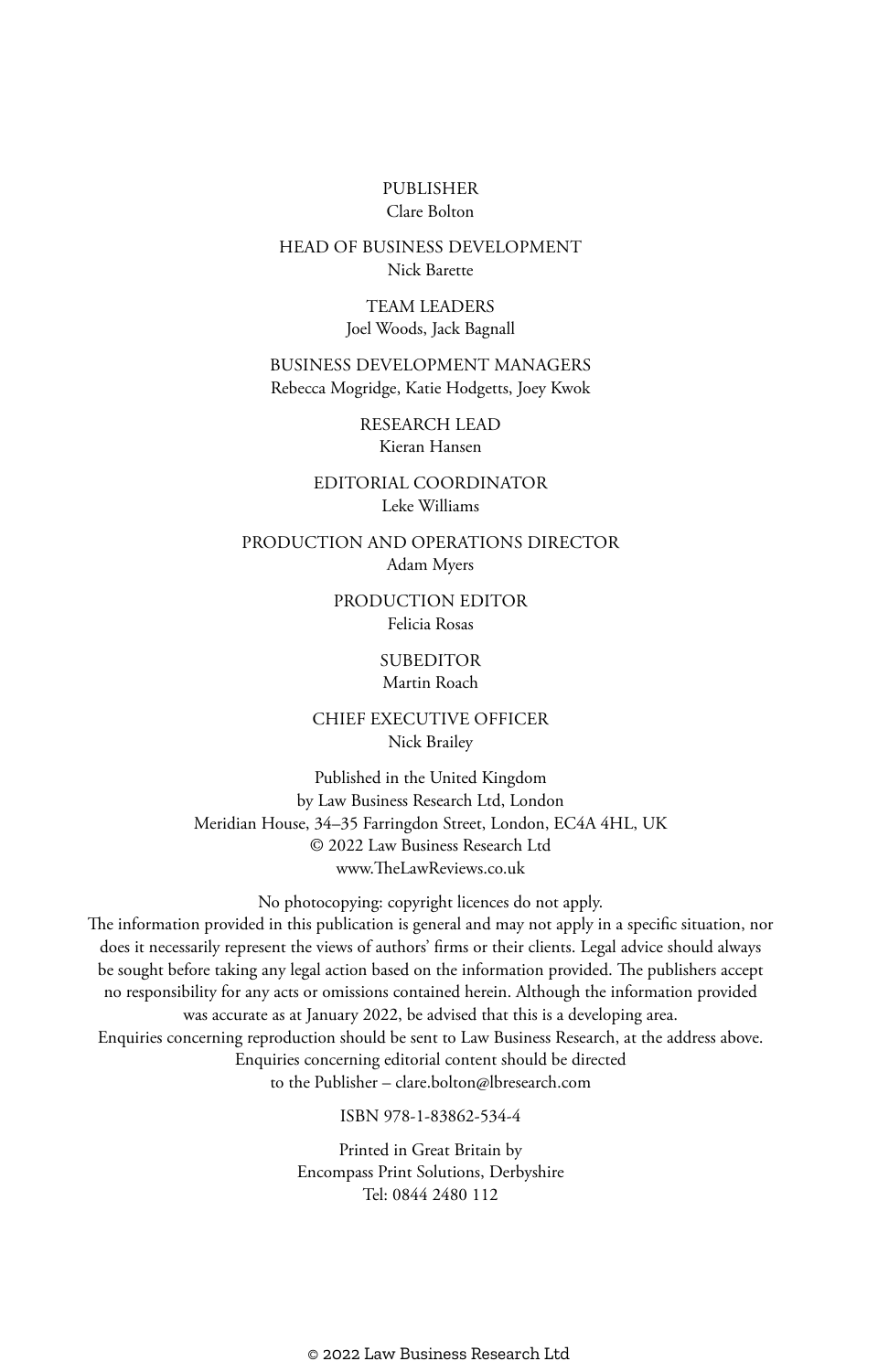# ACKNOWLEDGEMENTS

The publisher acknowledges and thanks the following for their assistance throughout the preparation of this book:

ALLEN & OVERY

#### ANKURA

ARIAS, FÁBREGA & FÁBREGA

BAKER & MCKENZIE LIMITED

#### BLAKE, CASSELS & GRAYDON LLP

COVINGTON & BURLING LLP

HENGELER MUELLER PARTNERSCHAFT VON RECHTSANWÄLTEN MBB

LEE & KO

LINKLATERS

NAGASHIMA OHNO & TSUNEMATSU

SCHULTZ CARRASCO BENITEZ

TRIPLEOKLAW LLP

URÍA MENÉNDEZ

#### VIEIRA DE ALMEIDA

#### VILDE – VILLATA, DEGLI ESPOSTI E ASSOCIATI

WHITE & CASE LLP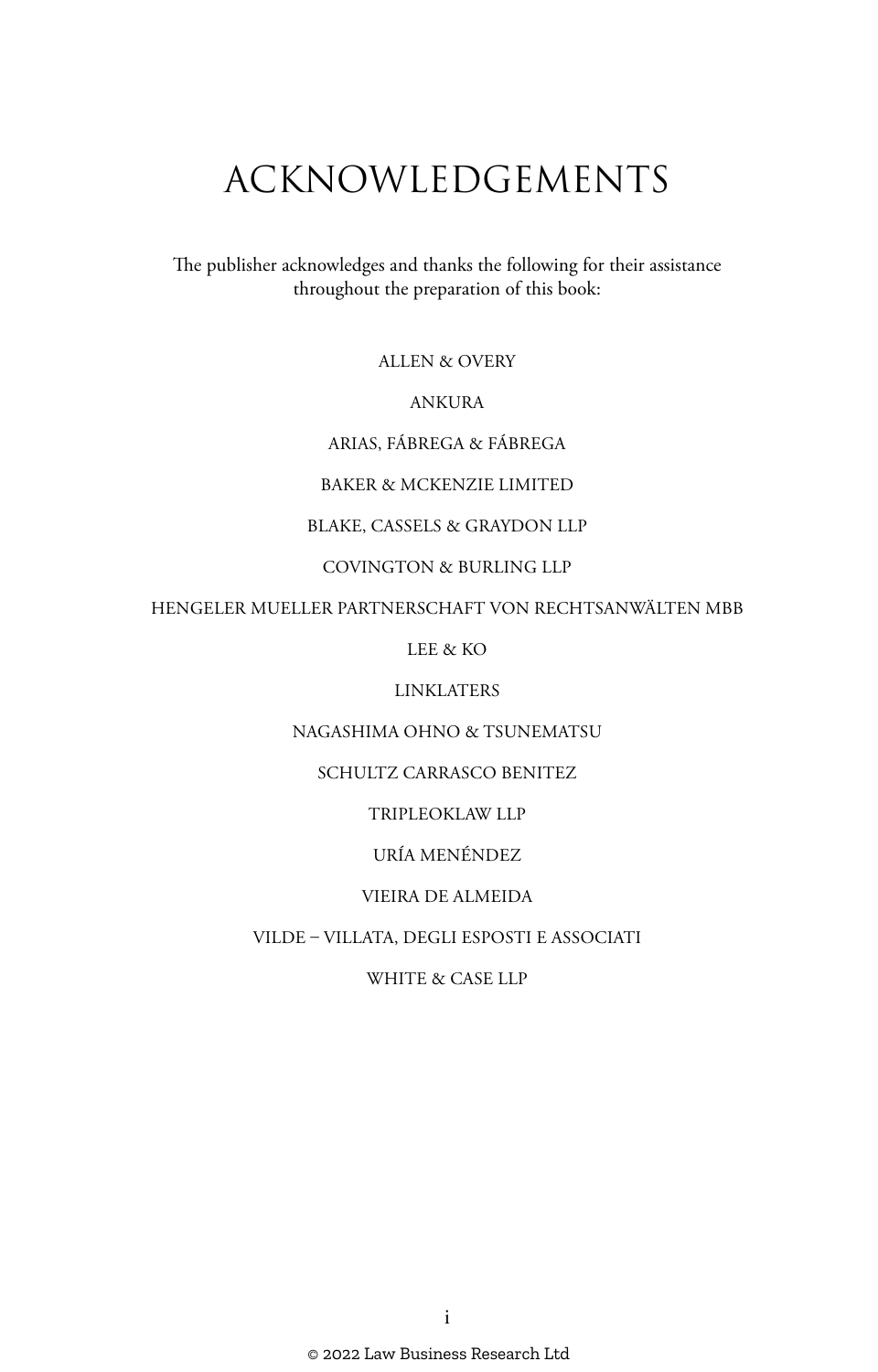# CONTENTS

| Theodore L Garrett |                                                                                  |
|--------------------|----------------------------------------------------------------------------------|
| Chapter 1          |                                                                                  |
|                    | Tony Crossman and Don MacLeod                                                    |
| Chapter 2          |                                                                                  |
|                    | Edesio Carrasco, Rodrigo Benítez and Ana Sas                                     |
| Chapter 3          |                                                                                  |
|                    | Dirk Uwer and Moritz Rademacher                                                  |
| Chapter 4          |                                                                                  |
|                    | Andreina Degli Esposti                                                           |
| Chapter 5          |                                                                                  |
|                    | Hiroshi Fujiwara                                                                 |
| Chapter 6          |                                                                                  |
|                    | Stephen Mallowah and Christopher Oyier                                           |
| Chapter 7          |                                                                                  |
|                    | Jochem Spaans, Marinus Winters, Rob van der Hulle, Eva Vermeulen and Nina Dirkse |
| Chapter 8          |                                                                                  |
|                    | Sofía J Cohen and Ana M Torres                                                   |
| Chapter 9          |                                                                                  |
|                    | Manuel Gouveia Pereira                                                           |
| Chapter 10         |                                                                                  |
|                    | Jorge L San Miguel                                                               |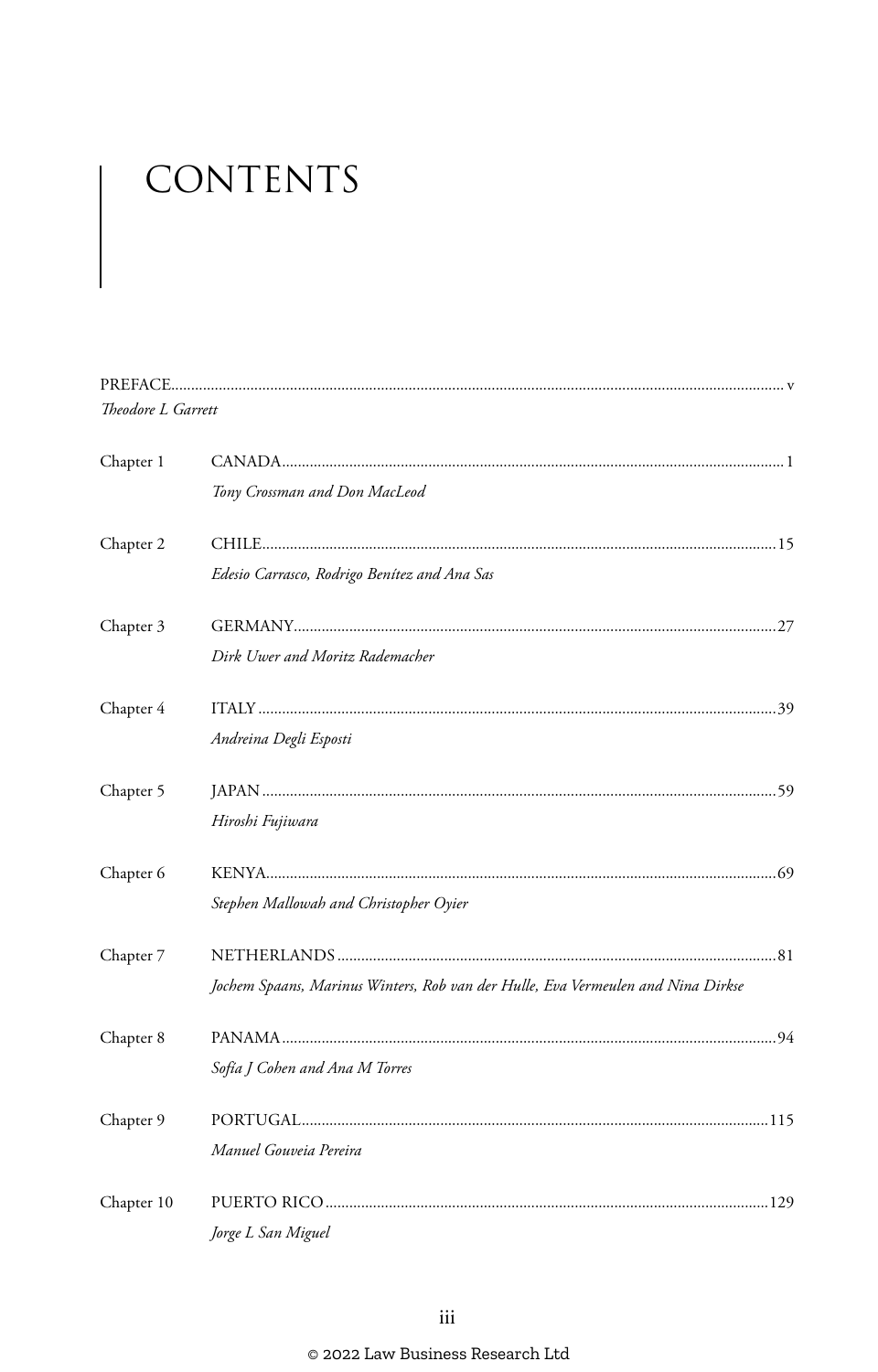| Chapter 11 | Anna Saenko and Sergey Shiposha                                                     |  |
|------------|-------------------------------------------------------------------------------------|--|
| Chapter 12 | Tong Keun Seol, Yun Sung Kim and Seulbin Park                                       |  |
| Chapter 13 | Jesús Sedano and Bárbara Fernández                                                  |  |
| Chapter 14 | Bulin Sanooj, Ornsiri Samarnmitr, Nam-Ake Lekfuangfu<br>and Pattarapreya Sangsawang |  |
| Chapter 15 | Tallat S Hussain                                                                    |  |
| Chapter 16 | Theodore L Garrett                                                                  |  |
| Appendix 1 |                                                                                     |  |
| Appendix 2 |                                                                                     |  |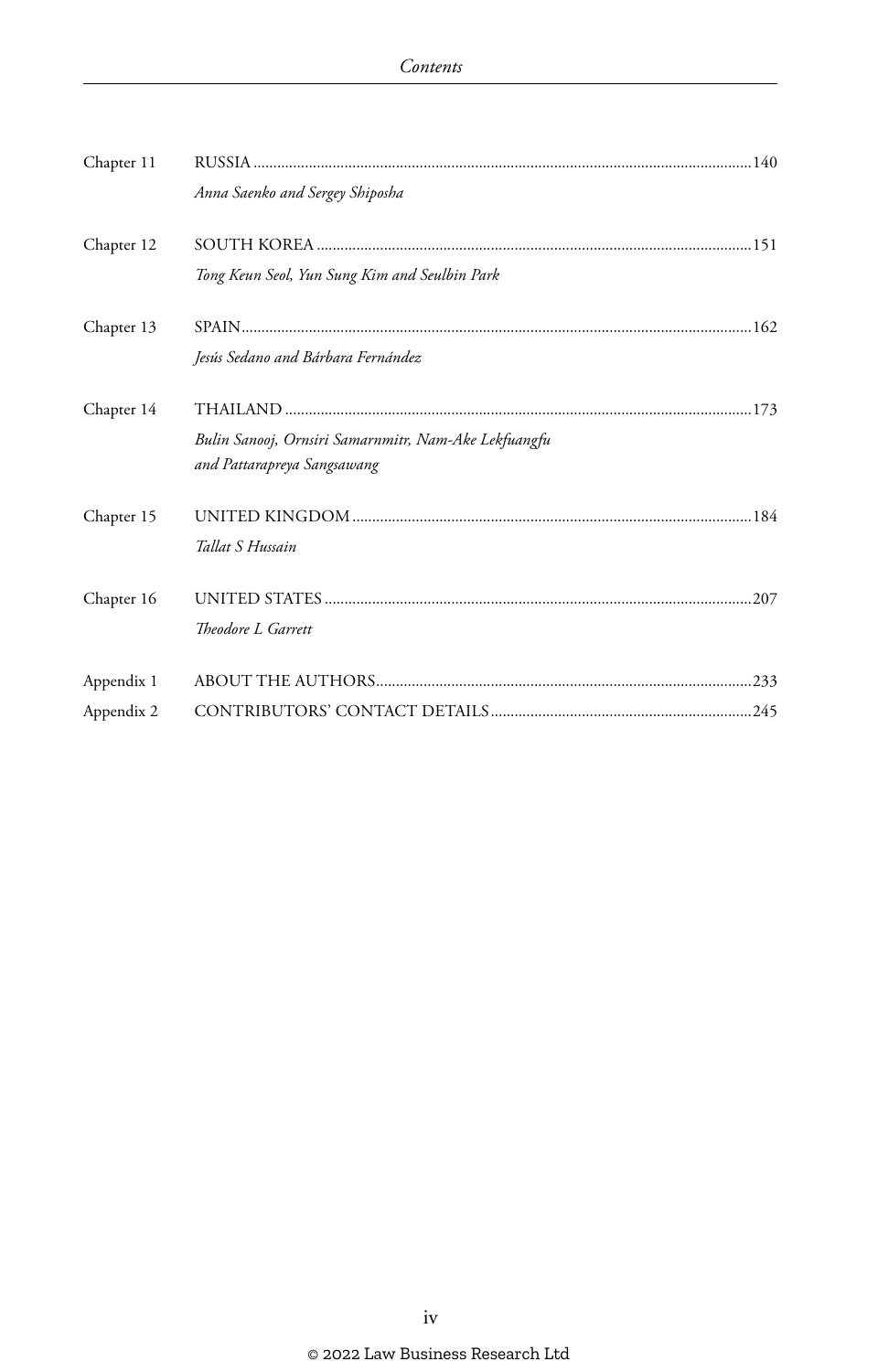# PREFACE

Environmental law is global in its reach. Multinational companies make business plans based on the laws and regulations of the countries in which they are headquartered and have manufacturing facilities, as well as the countries in which they distribute and sell their products. Moreover, such companies have global environmental, health and safety goals and practices that tend to be worldwide in their scope for reasons of policy and operational consistency.

For these and other reasons, this sixth edition of *The Environment and Climate Change Law Review* continues to be timely and significant. This book offers a review, by leading environmental lawyers, of significant environmental laws and issues in their respective countries around the world, with updates since last year's edition.

Climate change continues to dominate international environmental efforts, and we have also witnessed efforts to promote sustainability. Many countries are making efforts to promote conservation and renewable or green energy. Changes in reliance on coal and nuclear energy have an impact on the demand for other energy sources. All of these changes affect efforts to reduce greenhouse gases.

Environmental law continues to change and evolve, as new policies and regulations are adopted and existing rules are amended or challenged in courts or interpreted by agencies. In the United States, for example, President Trump withdrew from the Paris climate agreement and his administration pursued a more business-friendly approach, which was criticised by environmental groups. January 2021 witnessed the beginning of a new administration headed by President Biden, who has now rejoined the Paris agreement and has advocated more aggressive environment and energy policies. Future editions of this book will continue to focus on such changes and developments around the globe.

This book presents an overview and, of necessity, omits many details. The book should thus be viewed as a starting point rather than a comprehensive guide. Each chapter of this book, including mine, represents the views of the author or authors in their individual capacities, and does not necessarily reflect the views of the authors' firms or clients, the authors of other chapters, or my views as the editor. This book does not provide legal advice, which should be obtained from the reader's own lawyers.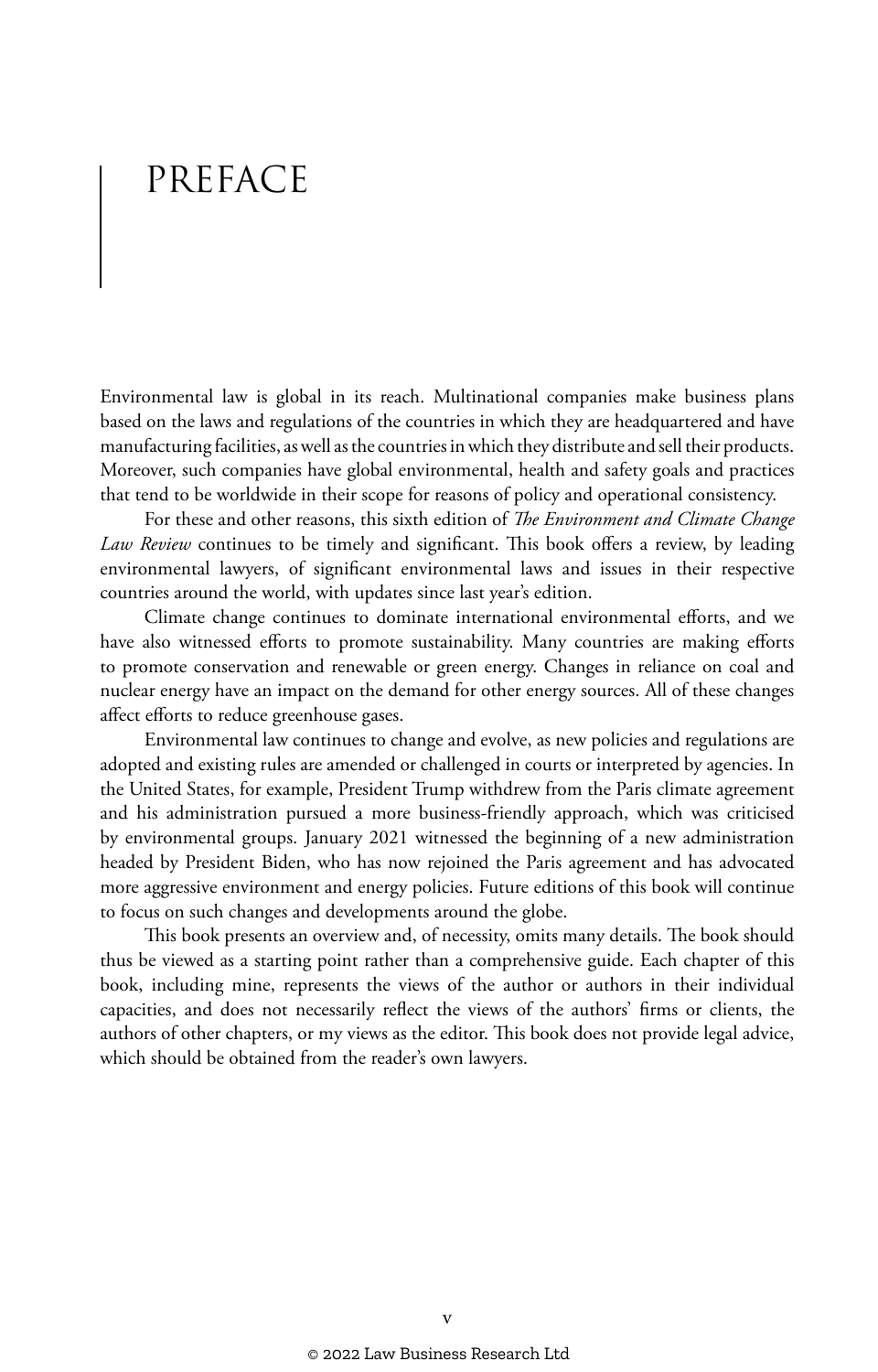I wish to thank the many authors who contributed their time and expertise to the preparation of the various chapters to this book. I also wish to thank the editors at Law Business Research for their continued support and attention. We hope this book helps you to gain a better understanding of the international scope of environmental law.

#### **Theodore L Garrett**

Covington & Burling LLP United States January 2022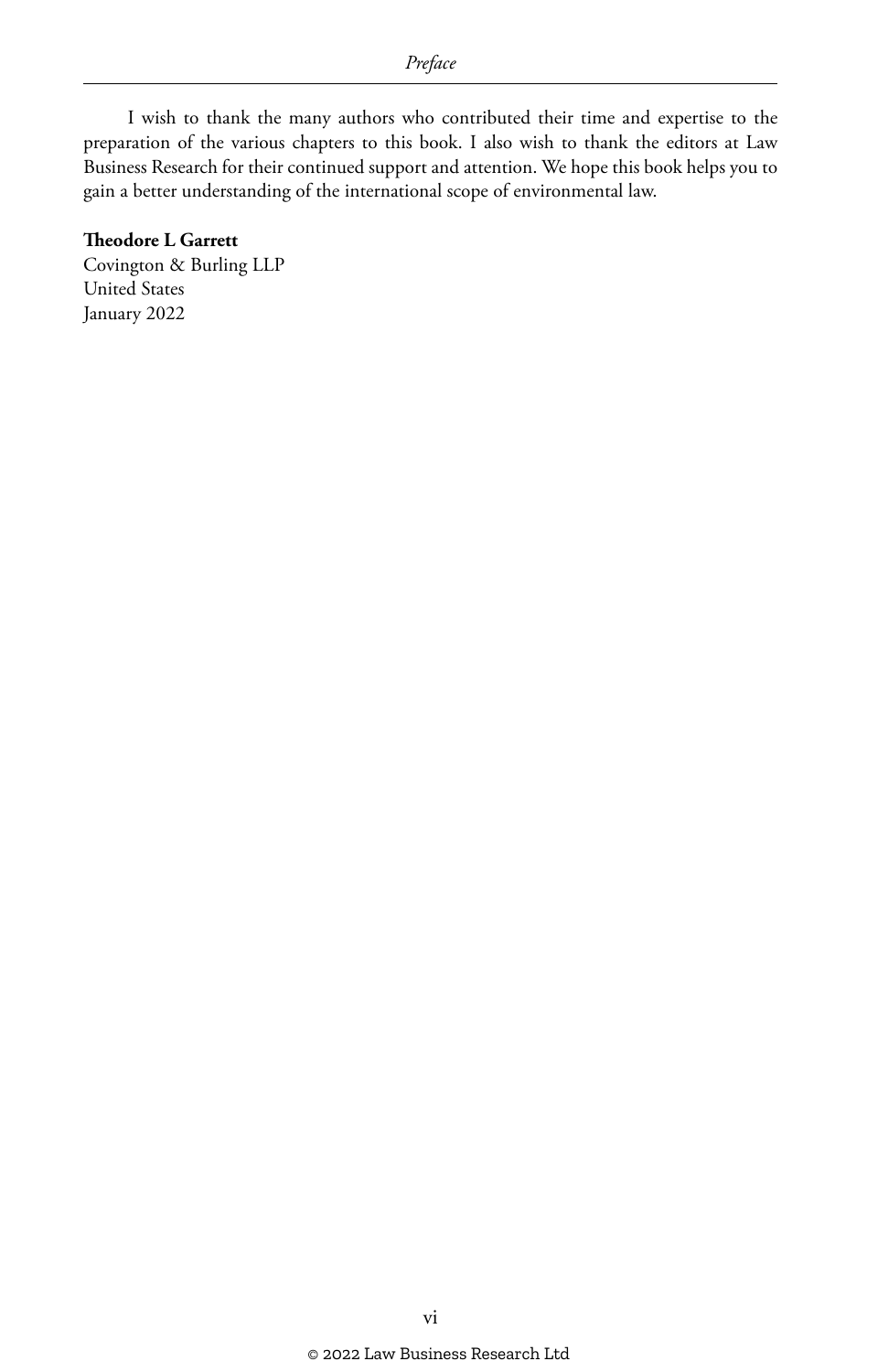## PORTUGAL

*Manuel Gouveia Pereira*<sup>1</sup>

#### **I INTRODUCTION**

The vast majority of legal regimes focused on environmental issues published since the end of 2020 originate from EU law or were published to comply with EU targets and objectives.

In this context, during 2021, the most relevant legal framework was related to waste management and waste streams, reduction of plastic use and climate change, and included the amendment of the legal framework applicable to the scheme for greenhouse gas emission allowance trading within the European Community and the approval of the National Energy–Climate Plan (PNEC) 2030.

As regards planned legislative initiatives, the new legal regime on contaminated land is still awaited and has been a promise since 2015. Additionally, a new Climate Framework Law is expected to come into force in the beginning of 2022 and a new legal framework is expected to be published as a result of the enactment of legislative acts adopted at a EU level regarding the European Green Deal, such as the European Climate Law, the Fit for 55 package and sustainable finance and environmental, social and governance (ESG) matters.

#### **II LEGISLATIVE FRAMEWORK**

Environmental protection and climate change laws and regulations originate mainly from three sources: international treaties or conventions, EU law and national law.

International treaties and conventions, once signed, must see their ratification approved by a resolution of Parliament and ratification itself shall occur by means of a decree of the President of the Republic. Portugal is a party to all the main treaties and conventions regarding environmental protection and climate change.

EU law is one of the main sources of environmental legislation, consisting mainly of regulations and directives. Regulations are directly enforceable in domestic law and do not need to be enacted. However, it is very common for a decree-law to be published to ensure the execution of the obligations of the regulation into Portuguese law. Directives are subject to enactment into Portuguese law within a specific time frame. Enactment occurs by means of publication of a decree-law in the Portuguese Official Gazette. The main legal regimes on environmental protection, including climate change, are a result of the enactment of EU directives and of EU regulations.

In relation to national law, the Constitution of Portugal establishes that both Parliament and the government have legislative powers divided according to the specific matter at

<sup>1</sup> Manuel Gouveia Pereira is managing associate at Vieira de Almeida.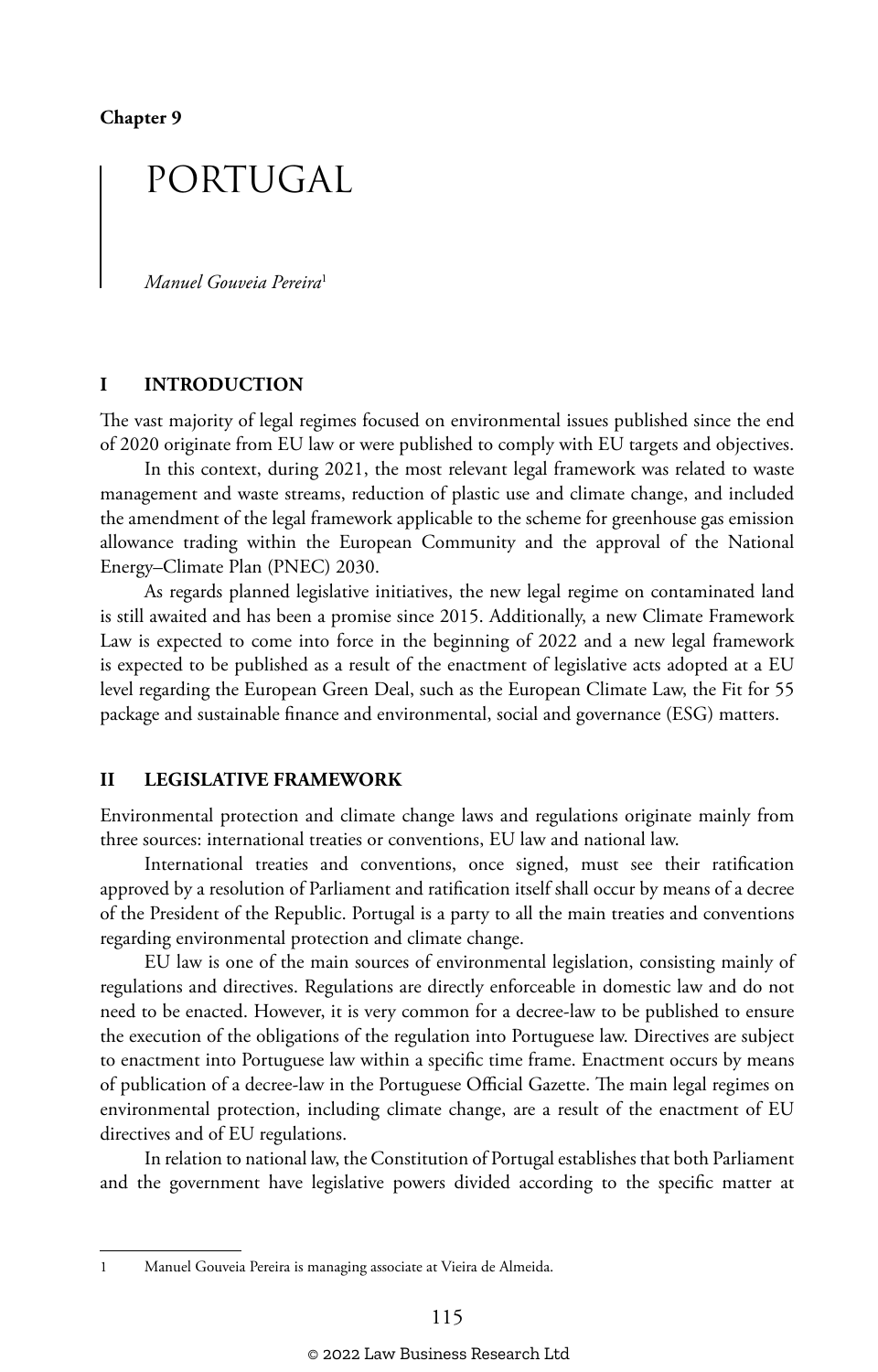stake. While certain matters are of the exclusive competence of Parliament, others are of the competence of the government, exclusively or subject to a legislative authorisation granted by Parliament. As regards the legislative acts themselves, laws are issued by Parliament while decree-laws, regulations, resolutions, regulation decrees, ministerial orders and ministerial dispatches, among other acts, are issued by the government. Legislative acts are published in the Portuguese Official Gazette.

#### **III THE REGULATORS**

The main regulatory agencies responsible for enforcing environmental legal framework are the following.

#### **i The General Inspection of Agriculture, Sea, Environment and Spatial Planning**

The General Inspection of Agriculture, Sea, Environment and Spatial Planning (IGAMAOT) is the main environmental inspection body. It carries out inspections regarding all activities and all public and private entities with environmental relevance, imposing the measures that prevent or eliminate situations of severe danger to human health, safety of persons, of goods and of the environment. The IGAMAOT carries out specific functions equivalent to those of a criminal police body whenever an environmental crime may be at stake and may also initiate and decide misdemeanour procedures according to the Environmental Misdemeanour Framework Law. It may act and carry out inspections without previously being informed by other entities of a possible breach of environmental legislation and may enter any premises and carry out the inspections it deems necessary. The IGAMAOT is hierarchically dependent of the Deputy Minister to the Prime Minister, of the Minister of the Environment and Climate Action, of the Minister of Agriculture and of the Minister of the Sea.

#### **ii The Portuguese Environment Agency**

The Portuguese Environment Agency (APA)'s mission is to propose, develop and monitor the integrated and participated management of environmental and sustainable development policies, in tandem with other sectorial policies and in cooperation with public and private entities seeking the same purpose taking into view a high level of environmental protection and the rendering of high-quality services to citizens. The main functions of this regulatory body are as follows:

- to propose, develop and monitor environmental policies, especially as regards climate change, management of water resources, waste, ozone layer protection, air quality, recovery and remediation of contaminated sites, integrated pollution prevention and control, noise prevention and control, prevention of major industrial accidents risks, environmental and population safety, ecological labelling, voluntary environmental compliance systems, as well as environmental impact assessment and environmental assessment of plans and programmes;
- *b* to act as national water, waste and dam authority;
- *c* to develop and ensure the implementation strategic options, policies and measures envisaging a low-carbon economy;
- *d* to act as national authority for integrated pollution prevention and control and for strategic environmental assessment; and
- *e* to act as competent authority for the environmental liability regime. The APA is subject to the control of the Minister of the Environment and Climate Action.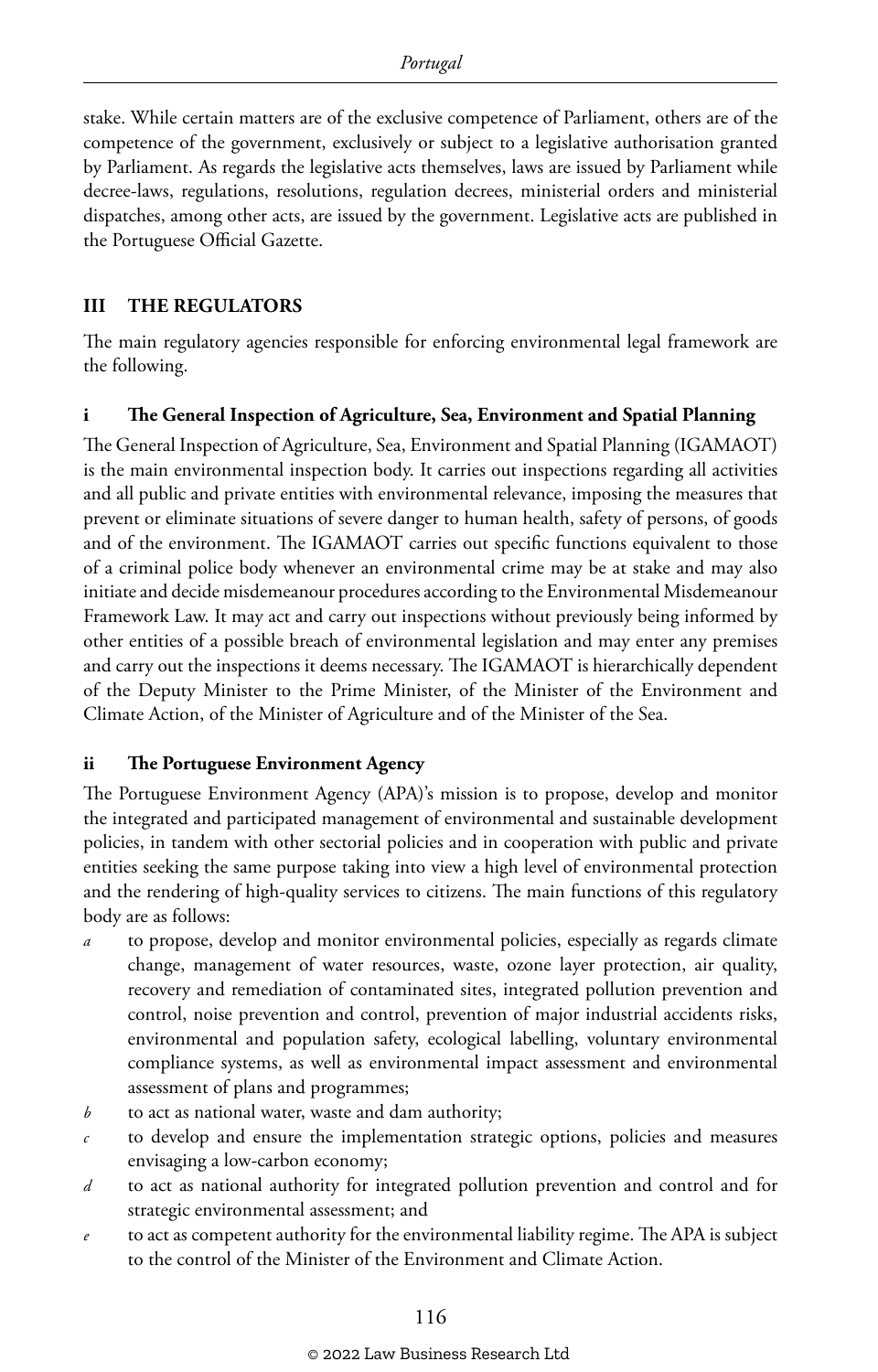#### **iii The Water and Waste Regulatory Authority**

The Water and Waste Regulatory Authority (ERSAR) ensures the regulation and supervision of the water and waste services and aims to increase the efficiency and effectiveness of the provision of these services. It is responsible for establishing the water and waste tariffs and for ensuring the regulation of quality of service rendered to end users by management entities. ERSAR is an independent administrative agency according to the Regulatory Entity Framework Law and is not subject to governmental control.

#### **iv The Institute for Nature Conservation and Forests**

The Institute for Nature Conservation and Forests (ICNF)'s mission is to propose, develop and ensure the execution of nature conservation and forests policies. Its main functions are to act as a national authority for nature and biodiversity conservation and as a national forest authority; and to ensure the management of the national network of protected areas and the implementation of the Natura 2000 network, including marine protected areas. The ICNF is subject to the control of the Minister of the Environment and Climate Action, the Minister of Agriculture and the Minister of the Sea.

#### **v Regional spatial planning commissions**

There are five regional spatial planning commissions (CCDRs) within the Portuguese continental territory. They are responsible for executing, assessing and inspecting, at a regional level, the environmental and planning polices, in tandem with the other regulatory bodies of the Ministry of Environment and Climate Action. As regards environmental issues, their competences include, at a regional level, environmental assessment of projects, industrial licensing, soil decontamination operations, licensing of waste operations, air quality management and air pollution prevention, noise prevention, integrated pollution prevention and control, environmental assessment and licensing of quarries. The CCDRs are subject to the control of the Minister of Planning and the Minister of the Environment and Climate Action.

#### **vi The Directorate-General for Natural Resources and for Maritime Services and Safety**

The mission of the Directorate-General for Natural Resources and for Maritime Services and Safety (DGRM) is to execute the policies for preservation and knowledge of natural marine resources, for fisheries, aquaculture, transformation industry and related activities, development of maritime services and safety, including the maritime ports sector. Some of its competences are as follows:

- *a* to ensure a framework of knowledge regarding the available marine resources within the Portuguese territory, regarding inventory, use and planning of the maritime space;
- *b* to authorise and license structures and productive activities regarding maritime fishing and aquiculture;
- *c* to exercise its functions regarding the prevention of pollution from ships;
- *d* to propose, in tandem with the ICNF, the creation of protected marine areas; and
- to license and inspect the use of waters located in protected marine areas.

The DGRM is subject to the control of the Minister of the Environment and Climate Action and of the Minister of the Sea.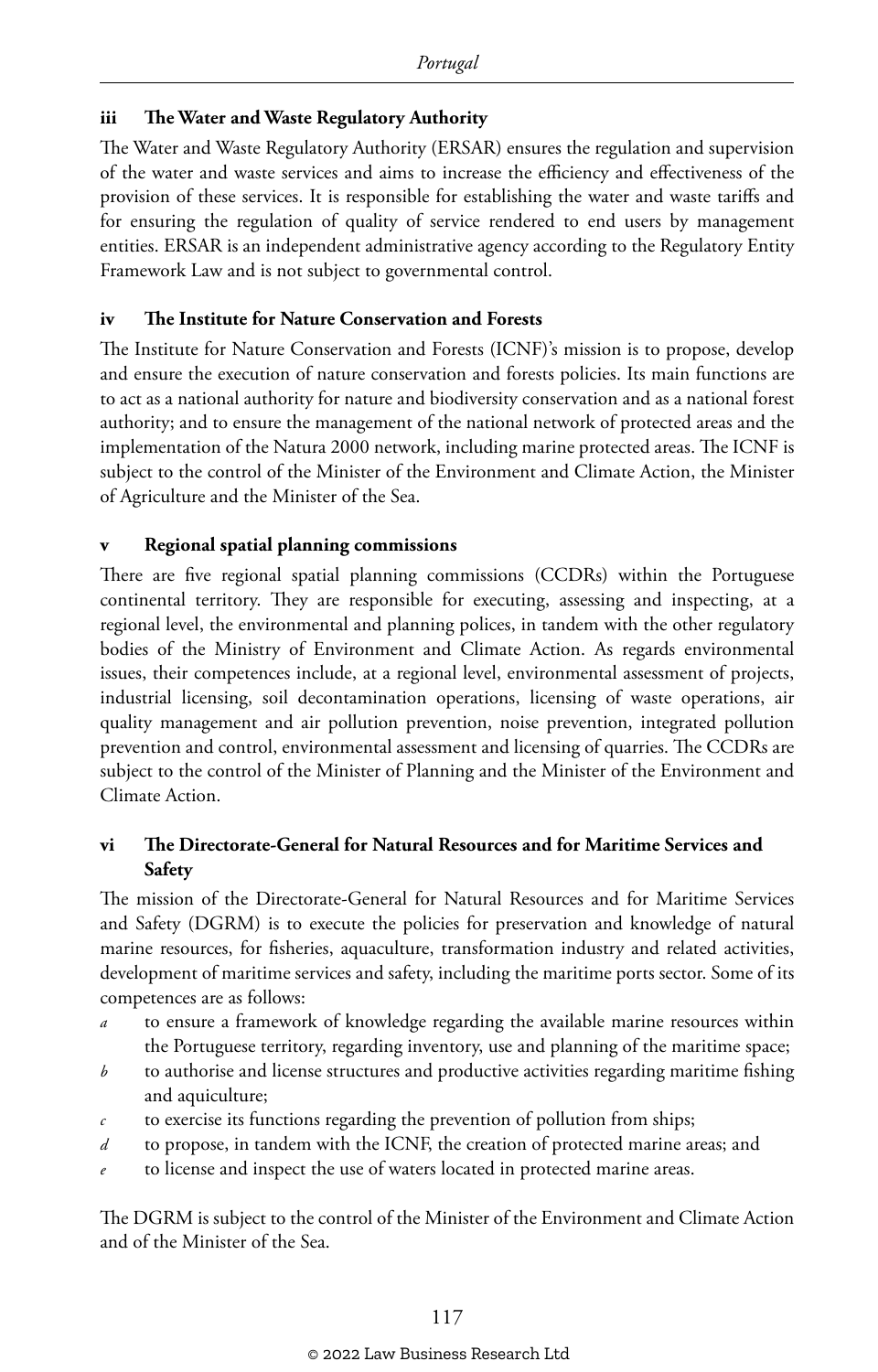As regards the enforcement of environmental legislation by the courts, Portuguese courts traditionally tend be somewhat lenient and often reduce the amount of the fines determined by public regulatory authorities or of the criminal sentence proposed by the Public Prosecutor's Office, whenever they consider said amount or sentence to be exaggerated. Furthermore, environmental misdemeanour procedures and crimes deal with matters that are of a very technical nature and the courts are not always comfortable deciding based on very specific technical and scientific details. Finally, as regards environmental misdemeanours, the courts may decide differently from the regulatory authority that applied the fine and decide to apply a fine of a higher amount considering that the prohibition on imposing a heavier or stricter decision does not apply to the environmental misdemeanour procedures of the Environmental Misdemeanour Framework Law.

#### **IV ENFORCEMENT**

Whenever a violation of environmental laws and regulations occurs, different types of liability may arise.

As regards civil liability, the applicable regime under the Civil Code establishes that whoever, with wilful misconduct or negligence, causes damage to a third party must pay compensation to that party. Therefore, should any action resulting from an industrial operator, any individual or any activity cause damage to a third party, the latter will be entitled to request compensation. According to the causality principle under the civil liability regime, a causal link between the damage caused and the action or activity at stake must always exist. Strict liability will only apply whenever expressly foreseen by the law.

Administrative liability in relation to the state due to pollution or damage caused to the environment will also exist. Considering the 'polluter pays' principle, the liability and the recovery principles established in the Environmental Framework Law, any person or industrial operator that causes pollution or environmental damage will be liable for the damage caused, must bear the costs related to said damage, including the costs associated with any prevention and control measures, must pay compensation whenever foreseen in the law and must also restore the environment to its previous state. Furthermore, for the purposes of administrative liability, the environmental liability regime is a key piece of legislation that must be taken into account. According to this legal regime, which enacted EU Directive 2004/35/EC, whenever environmental damage or the imminent threat of environmental damage occurs, the liable party must adopt prevention and repair measures and bear the associated costs. Strict liability will apply whenever the damage caused by the operator was a result of an activity listed in Annex III of the legal regime that contains a list of the activities considered to present a greater risk to the environment and to be more susceptible to causing environmental damage or threats. Additionally, mandatory financial guarantees must be put in place by operators that carry out the activities listed in Annex III to guarantee said measures. Third parties are also entitled to request compensation under the general rules of civil liability.

Misdemeanour liability due to pollution or environmental damage must also be taken into account. The vast majority of misdemeanours due to environmental damage are governed by the Environmental Misdemeanour Framework Law. According to this law, environmental misdemeanours can be considered light, serious or very serious, depending on the gravity of the infraction.

For very serious environmental misdemeanours, the applicable fine ranges between €10,000 and €200,000 for individuals and between €24,000 and €5 million for companies.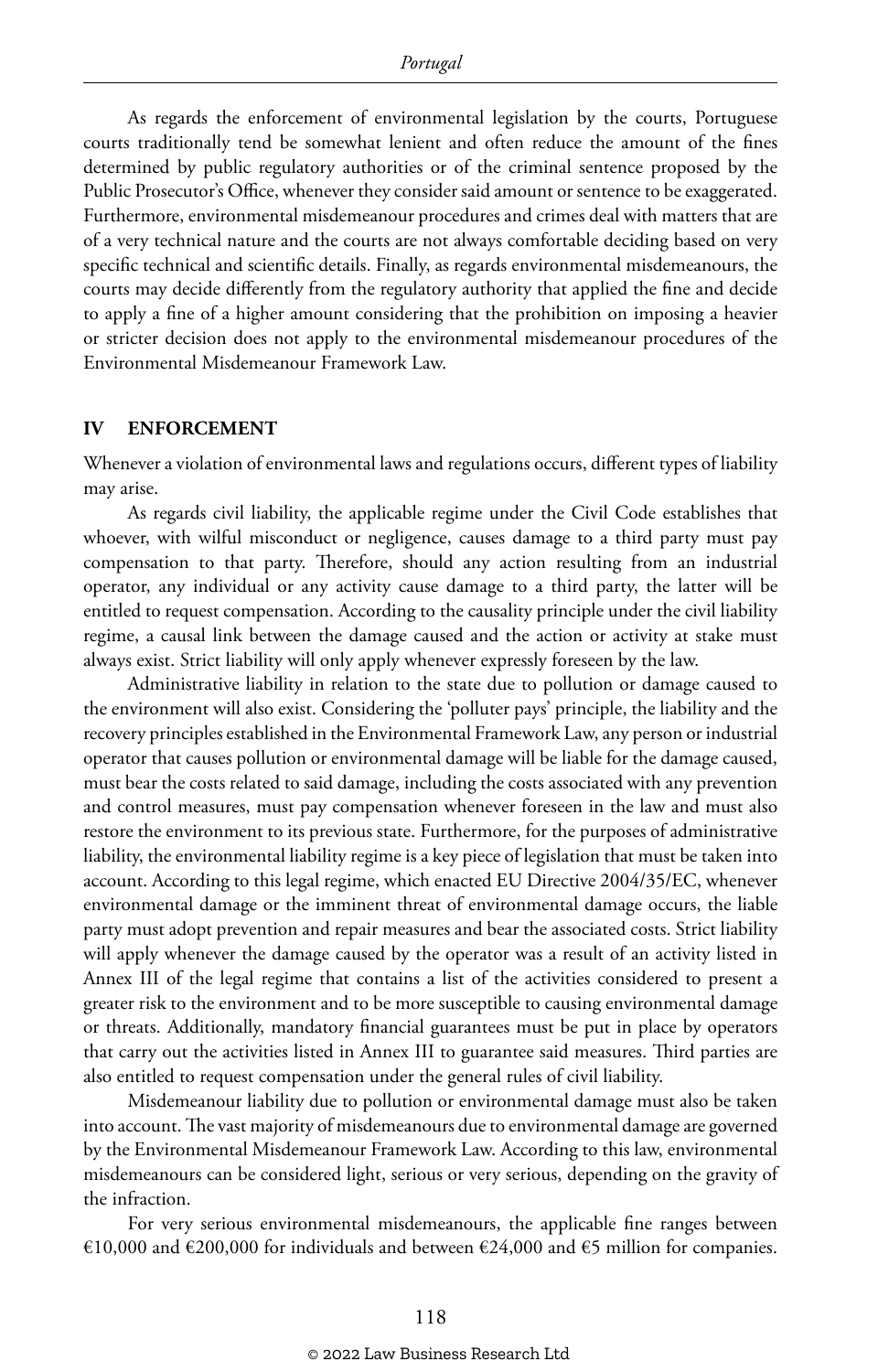Whenever the presence, emission or release of one or more hazardous substances seriously affects the health, safety of persons and goods and the environment, the minimum and maximum limits of the above-mentioned fines may be elevated to double the amount.

For serious environmental misdemeanours, the applicable fine ranges between  $\epsilon$ 2,000 and €40,000 for individuals and between €12,000 and €216,000 for companies.

In the case of light environmental misdemeanours, the applicable fine ranges between €200 and €4,000 for individuals and between €2,000 and €36,000 for companies.

Ancillary penalties can also be applied alongside very serious and serious environmental misdemeanours, comprising, among other things, the following:

- *a* the prohibition to apply for subsidies and public benefits;
- *b* the prohibition to participate in public tenders;
- *c* the suspension of licences and authorisations;
- *d* the closing down of industrial establishments or sites subject to authorisation or licence issued by a public authority;
- the sealing of equipment; and
- *f* the seizure of animals.

As regards the misdemeanour procedure itself, once an individual or operator is notified of an environmental misdemeanour procedure, he or she must present his or her defence to the regulatory authority that initiated the procedure within a maximum term of 15 working days. The final decision of the regulatory authority may be challenged in court.

Finally, the Criminal Code establishes the situations where criminal liability may arise owing to the practice of environmental crimes as a result of damage to the environment or to nature. The environmental crimes section of the Criminal Code establishes the following crimes:

- *a* crime of damage to nature (Article 278): damage to biodiversity and serious damage to subsoil resources is punishable with up to five years' imprisonment. Furthermore, the trading of protected wild fauna or flora species, alive or dead, is punishable with imprisonment of up to a maximum of two years or with a fine of up to 360 days. The possession of said species is punishable with imprisonment of up to a maximum of one year or with a fine of up to 240 days;
- *b* crime of pollution (Article 279): if the agent pollutes the air, the water and the soil, he or she will be punished with up to five years of imprisonment. If the conduct of the agent does not cause pollution but is susceptible of affecting the air, water or soil quality or fauna or flora, the agent will be punished up to a maximum of three years of imprisonment or with a fine of up to 600 days;
- *c* crime of dangerous activities to the environment (Article 279-A):
	- if the agent executes shipments of waste in breach of Regulation (EC) No. 1013/2016, on shipments of waste, he or she will be punished with up to three years of imprisonment or with a fine of up to 600 days. In the case of negligence, the agent will be punished with up to one year of imprisonment or with a fine; and
	- if the agent, in breach of the applicable legislation, produces, imports, exports, places in the market or uses ozone-depleting substances, he or she will be punished up to a maximum of one year of imprisonment or with a fine of up to 240 days. In the case of negligence, the agent will be punished with up to six months of imprisonment or with a fine of up to 120 days; and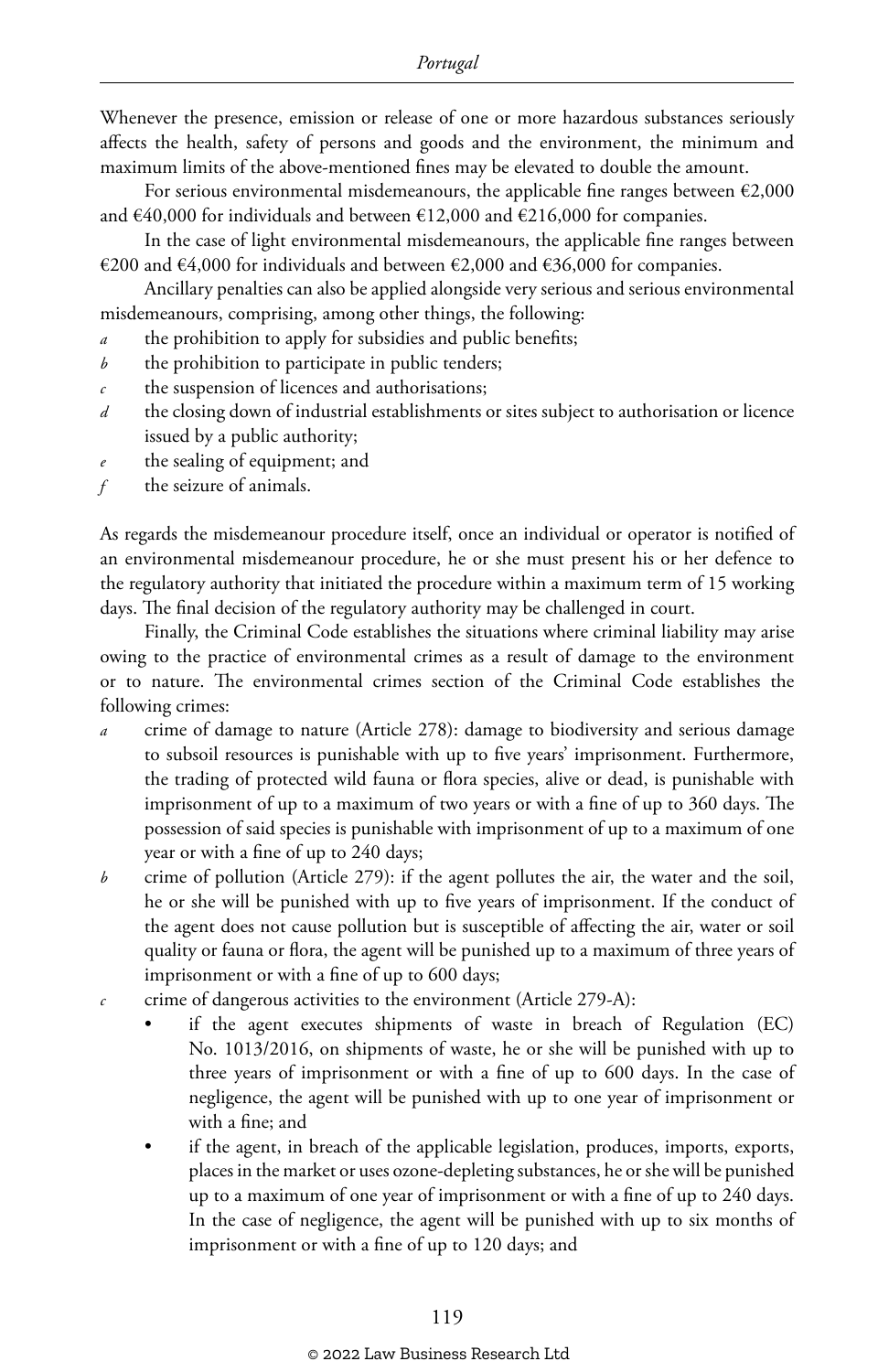*d* crime of pollution with common danger (Article 280): whenever a conduct foreseen in Article 279 causes danger created to life or to the physical integrity, to other people's assets with a high value or to cultural or historical monuments, the offence will be punishable with imprisonment ranging from one to eight years if the conduct and the creation of danger is intentional and of up to a maximum of six years if the conduct is intentional and the creation of danger is due to negligence.

Companies and not only individuals may be considered subject to criminal liability owing to the practice of an environmental crime under the terms foreseen in the Criminal Code.

#### **V REPORTING AND DISCLOSURE**

Portuguese law does not contain a general rule or procedure regarding the disclosure of permit violation, contamination or climate change. However, the main environmental legal regimes establish the obligation to report any breach, violation or malfunction to the competent authorities and to adopt all necessary measures to prevent or repair environmental damage.

Any industrial operator holder of an environmental licence (integrated pollution and prevention control) under the Industrial Emissions Regime must report to the authorities any breach or violation of legislation or of the applicable emission limit values (including emissions to water, soil or air), any malfunction of the industrial establishment or any complaint received. Furthermore, these operators are under the obligation to send to the APA, until 30 April each year, an annual environmental report containing all information regarding the functioning of the industrial installation in the previous year, any breaches of legislation, malfunctions, complaints and any other information related to environmental compliance. The Industrial Emissions Regime establishes that any event that may significantly affect the environment must be notified to the authorities within 48 hours.

Under the environmental liability regime, whenever an imminent threat of environmental damage occurs, the operator must immediately adopt, irrespective of any notification or request by the authorities, the necessary and adequate prevention measures and inform the APA immediately of all details associated to said threat and of the measures taken. If environmental damage occurs, the legal regime foresees a maximum term of 24 hours within which the APA must be informed of all details related to the occurrence and the operator must immediately adopt, irrespective of any notification or request by the authorities, all feasible measures to control, contain, eliminate or manage pollution and contamination.

As regards the sale and purchase of property where pollution and contamination exist, there are no legal duties to disclose potential liabilities to purchasers. However, under the Civil Code, there is an obligation to negotiate and execute contracts according to good faith principles. There is no legal obligation to disclose environmental liabilities in financial statements or reports.

#### **VI ENVIRONMENTAL PROTECTION**

#### **i Air quality**

The legal framework regarding air quality is set forth in Decree-Law No. 39/2018, which establishes the regime on prevention and control of pollutant emissions into the air and is applicable: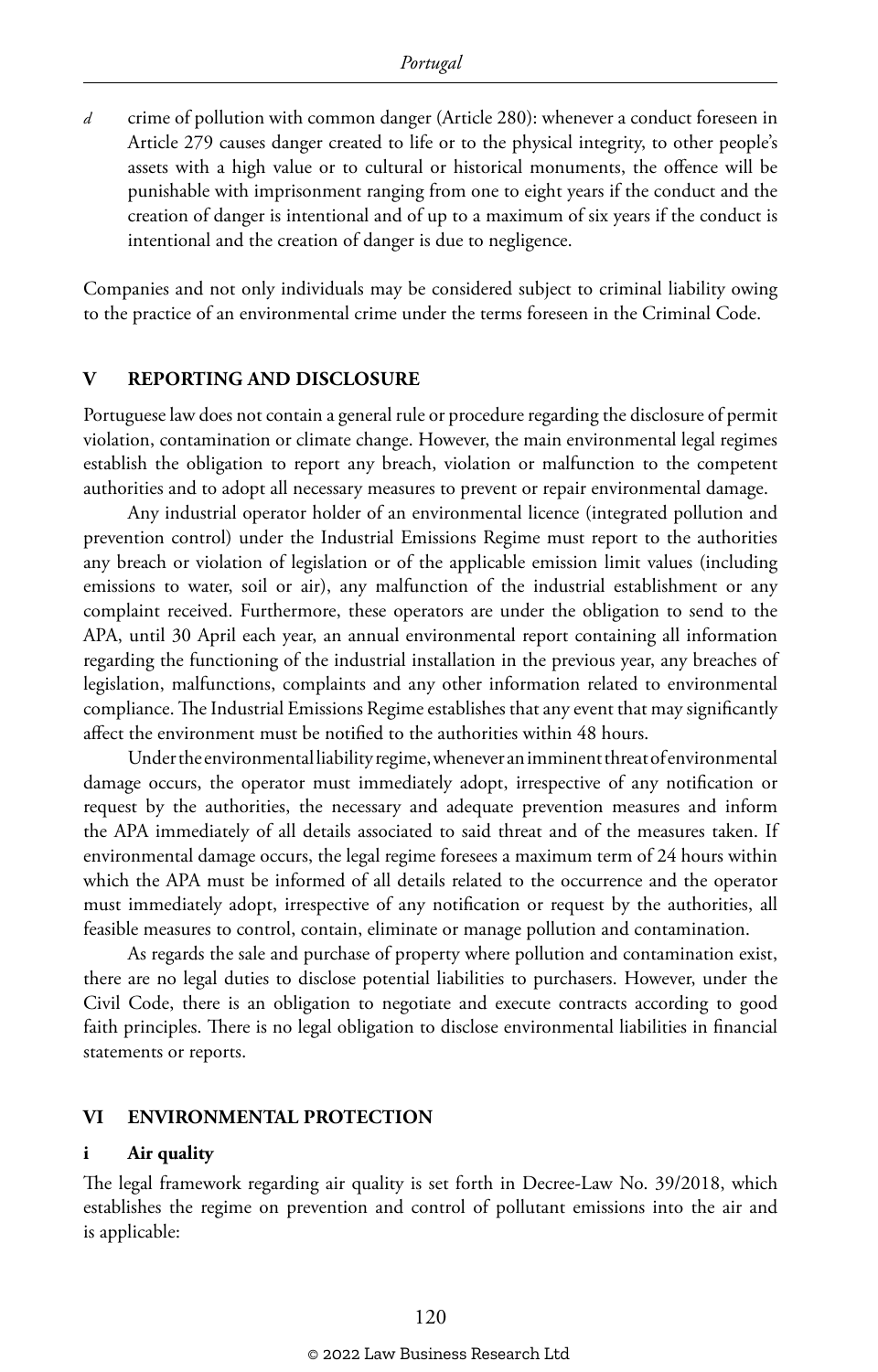- *a* to combustion installations with a rated thermal input ranging between 1 MW and 50 MW (medium combustion installations (MIC));
- *b* to complexes of new MIC;
- *c* to industrial activities in accordance to Annex I, Part 2;
- *d* to combustion installations that burn refinery fuel for the production of energy within oil and gas refineries; and
- *e* to furnaces and burners of industrial activities with a rated thermal input ranging between 1 MW and 50 MW.

APA shall issue an air emissions title (TEAR) for installations that are subject to the continuous monitoring of at least one pollutant. This title is integrated in and is part of the single environmental licence. Two ministerial orders should also be taken into account:

- Ministerial Order 190-A/2018, setting the height of chimneys and its calculation; and
- *b* Ministerial Order 190-B/2018, setting the emission limit values for specific industrial sectors.

For combustion installations whose capacity is superior to 50 MW, the applicable emission limit values are the ones set in the Industrial Emissions Regime, which enacted Directive 2010/75/EU.

The Industrial Emissions Regime contains the emission limit values regarding emissions to the air with which to be complied in relation to combustion installations whose capacity is more than 50 MW, installations that use organic solvents and issue organic volatile compounds and installations that produce titanium dioxide.

Decree-Law No. 39/2018 only applies to installations subject to the Industrial Emissions Regime on a subsidiary basis, regarding matters not regulated by said regime.

The General Inspector of IGAMAOT and the CCDR, whenever a situation of serious danger to the environment or to human health is at stake, may adopt the necessary measures to prevent or eliminate the danger situation, such as the suspension of activity, closing down of the totality or part of the installation or seizure of all or part of the equipment.

Whenever the breach refers to emission limit values contained in an environmental licence issued under the Industrial Emissions Regime, an environmental misdemeanour will be at stake and fines will apply, alongside possible ancillary penalties.

The environmental liability legal regime does not apply directly to damages caused to the air.

#### **ii Water quality**

The Water Law (Law 58/2005), which enacted the EU Water Framework Directive (Directive 2000/60/EC), and the Water Use Legal Regime (Decree-Law 226-A/2007) are the two key legal regimes regarding water management, use and protection.

As regards quality standards, Decree-Law 236/98 establishes the rules, criteria and quality objectives with the purpose of protecting water quality. The annexes of this legal regime contain:

- *a* the emission limit values to be observed in relation to the discharge of waste water to the water or to the soil taking into view their protection against pollution;
- *b* the maximum values for the different parameters in water considering its use; and
- *c* the environmental objectives for water resources.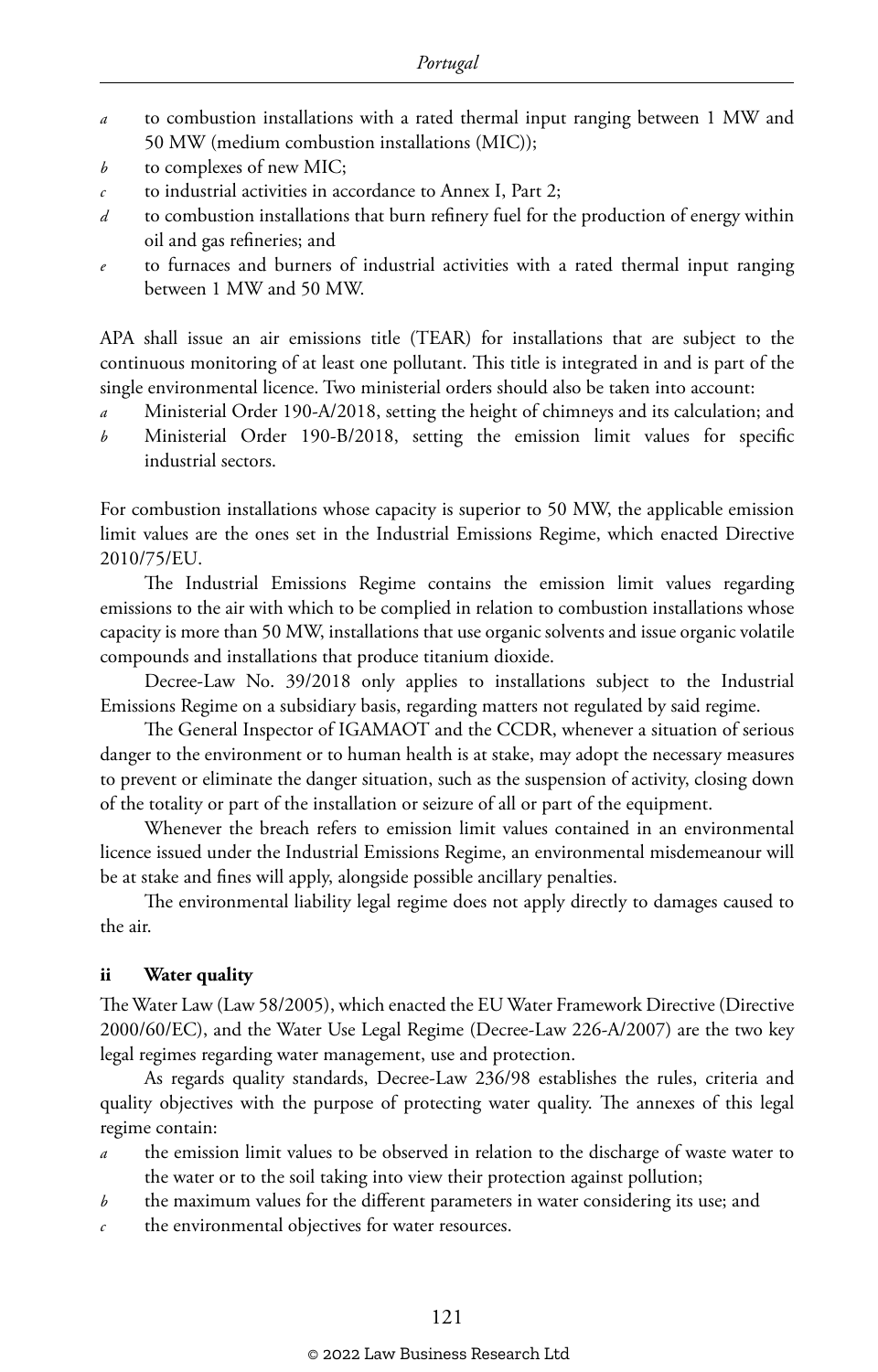Quality standards vary according to the type of water (e.g., surface water, groundwater, bathing water and fishing water) and to its purpose (e.g., human consumption). Annex XVIII contains the emission limit values for the discharge of wastewater.

In relation to permits, the use of water resources and the occupation of the public hydric domain are subject to the previous obtainment of a water use title, which, depending on the type of use, can be a licence, a concession or an authorisation, issued, in most cases, by the APA (the National Water Authority).

A new National Water Plan was published under Decree-Law 76/2016. This plan, with a maximum duration of 10 years, is foreseen in the Water Law and its purpose is to establish the strategic options of the national water policy to be implemented by the river basin management plans for the 2016–2021 period and by the associated specific measure programmes.

Account should also be taken of the legal regime on water quality for human consumption, published through Decree-Law 152/2017, amending Decree-Law 306/2007. This establishes new rules for water quality control techniques and defines new parameters. The frequency according to which the quality of the water intended for human consumption is controlled becomes flexible in certain situations, provided there is no risk for human health.

Decree-Law 152/2017 came into effect on 1 January 2018, and the rule on the mandatory plan for communicating emergency situations related to water quality came into effect on 1 January 2019.

As regards reuse of water, a new legal regime was recently published through Decree-Law 119/2019, addressing this issue for the first time.

The scope of this Decree-Law includes the reuse of water from domestic, urban and industrial waste water treatment plants (ETAR) for uses compatible with its quality, such as irrigation, landscape use, urban and industrial use.

Additionally, Ministerial Order 266/2019 established the information and symbols to be used by producers and users of water for reuse, as well as the standardisation of the symbol for the identification of water for reuse, and the information to be available to the public and to employees who operate in the places of production and use of this type of water.

#### **iii Chemicals**

Decree-Law 82/2003 (as amended) approved the Regulation on Classification, Labelling, Packaging and Safety Data Sheets of Dangerous Mixtures. According to the Regulation, the mixtures can only be placed on the market if they are classified, labelled or packaged under the terms of the Decree-Law and of the Regulation.

This Decree-Law also establishes the obligation to provide information to the Directorate General for Economic Activities, to the Poison Information Centre and to the National Institute for Medical Emergency, to be carried out by the person or entity responsible for the placement of the mixture in the market.

Decree-Law 98/2010 establishes the regime on Classification, Labelling, Packaging of Hazardous Substances for human health or the environment taking into view their placement in the market. This legal regime:

*a* transposes Directive 2006/121/EC to adapt it to the Council Regulation (EC) No. 1907/2006 of 18 December related to the Registration, Evaluation, Authorisation and Restriction of Chemicals (REACH Regulation);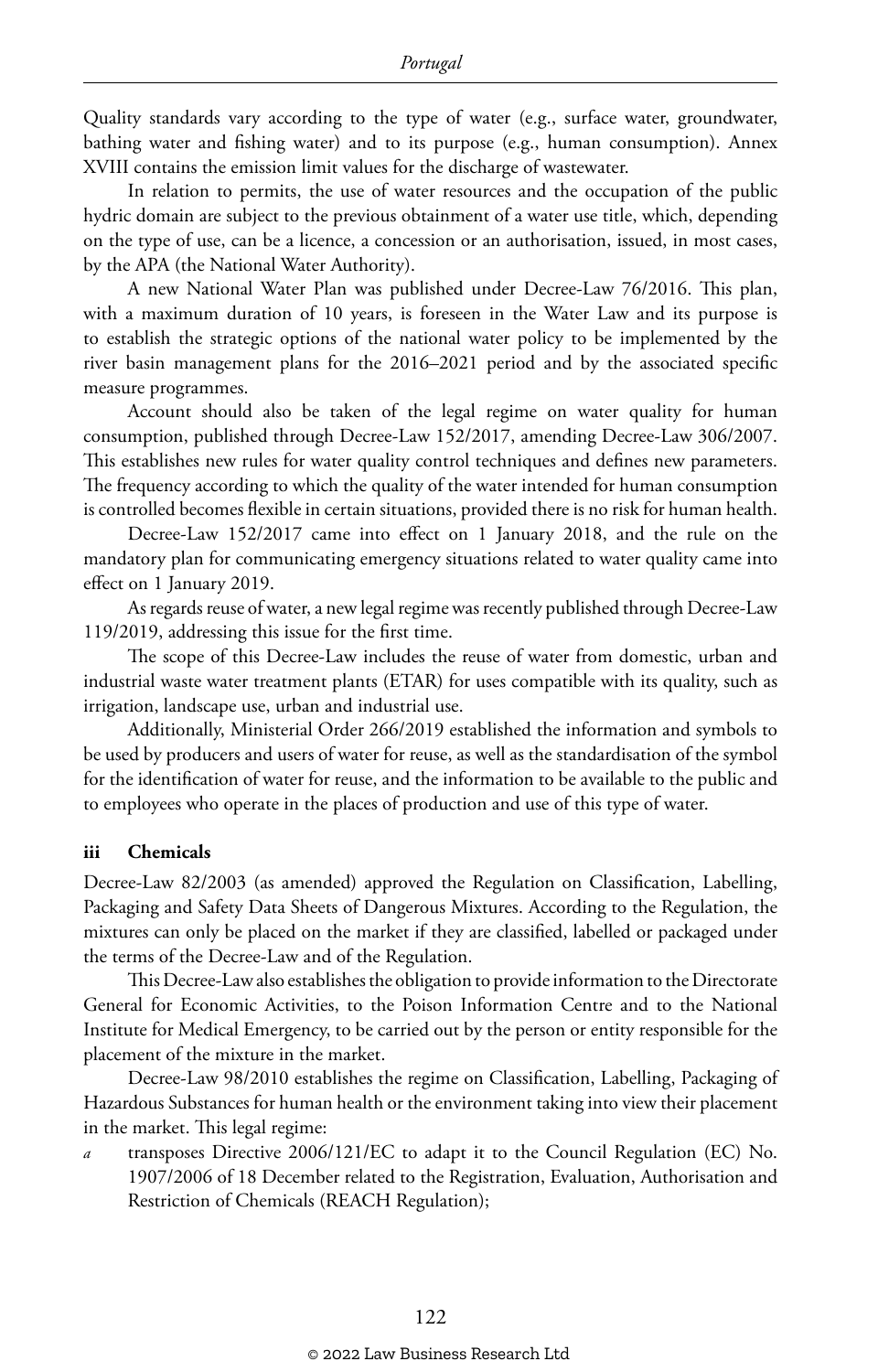- *b* guarantees the execution of Article 55 of Regulation EC 1272/2008 of 16 December regarding the classification, labelling and packaging of substances and mixtures (CLP Regulation); and
- *c* enacts, in part, Directive 2008/112/EC.

Furthermore, Decree-Law 293/2009 ensures the implementation and execution of the obligations arising from REACH Regulation, which establishes a European Chemicals Agency and aims to ensure a high level of protection of human health and of the Environment, including the promotion of alternative methods for assessment of hazards of substances, as well as the free circulation of substances in the internal market while enhancing competitiveness and innovation.

REACH lays down some specific duties and obligations on manufacturers, importers and downstream users of substances on their own, in preparations and in articles. This Regulation is based on the principle that it is for manufacturers, importers and downstream users to ensure that they manufacture, place on the market and use such substances that do not adversely affect human health or the environment. Its provisions are underpinned by the precautionary principle.

REACH sets out procedures for the registration, evaluation, authorisation and restriction of chemicals, as follows.

The registration provisions should require manufacturers and importers to generate data on the substances they manufacture or import, to use said data to assess the risks related to these substances and to develop and recommend appropriate risk management measures. Registered substances should be allowed to circulate on the internal market.

The evaluation provisions should provide for follow-up to registration, by allowing for checks on whether registrations are in compliance with the requirements of REACH and if necessary by allowing for generation of more information on the properties of substances.

The authorisation provisions should ensure the good functioning of the internal market while assuring that the risks from substances of very high concern are properly controlled. For these purposes and to ensure that substances of very high concern are progressively replaced by suitable alternative substances or technologies, all manufacturers, importers and downstream users applying for authorisations shall analyse the availability of alternatives and consider their risks, and the technical and economic feasibility of substitution.

The restriction provisions should allow the manufacturing, placing on the market and use of substances presenting risks that need to be addressed, to be made subject to total or partial bans or other restrictions, based on an assessment of those risks. Manufacturers and importers are also obliged to register relevant information in a central database (the European Chemicals Agency).

REACH entered into force in 2007 and its provisions are being phased in over 11 years. As regards national requirements, according to the REACH Regulation, the person or entity responsible for the placement of dangerous substances in the market shall provide relevant information on those substances to the Poison Information Centre and to the National Institute for Medical Emergency, prior to placing them in the market; and make the relevant information on the substances classified as hazardous available to the IGAMAOT and to the Authority for Economic and Food Safety.

All permit applications must be complete and truthful and all permit requirements carefully followed. Required environmental controls and equipment shall not be neglected (except as allowed by and in compliance with the law).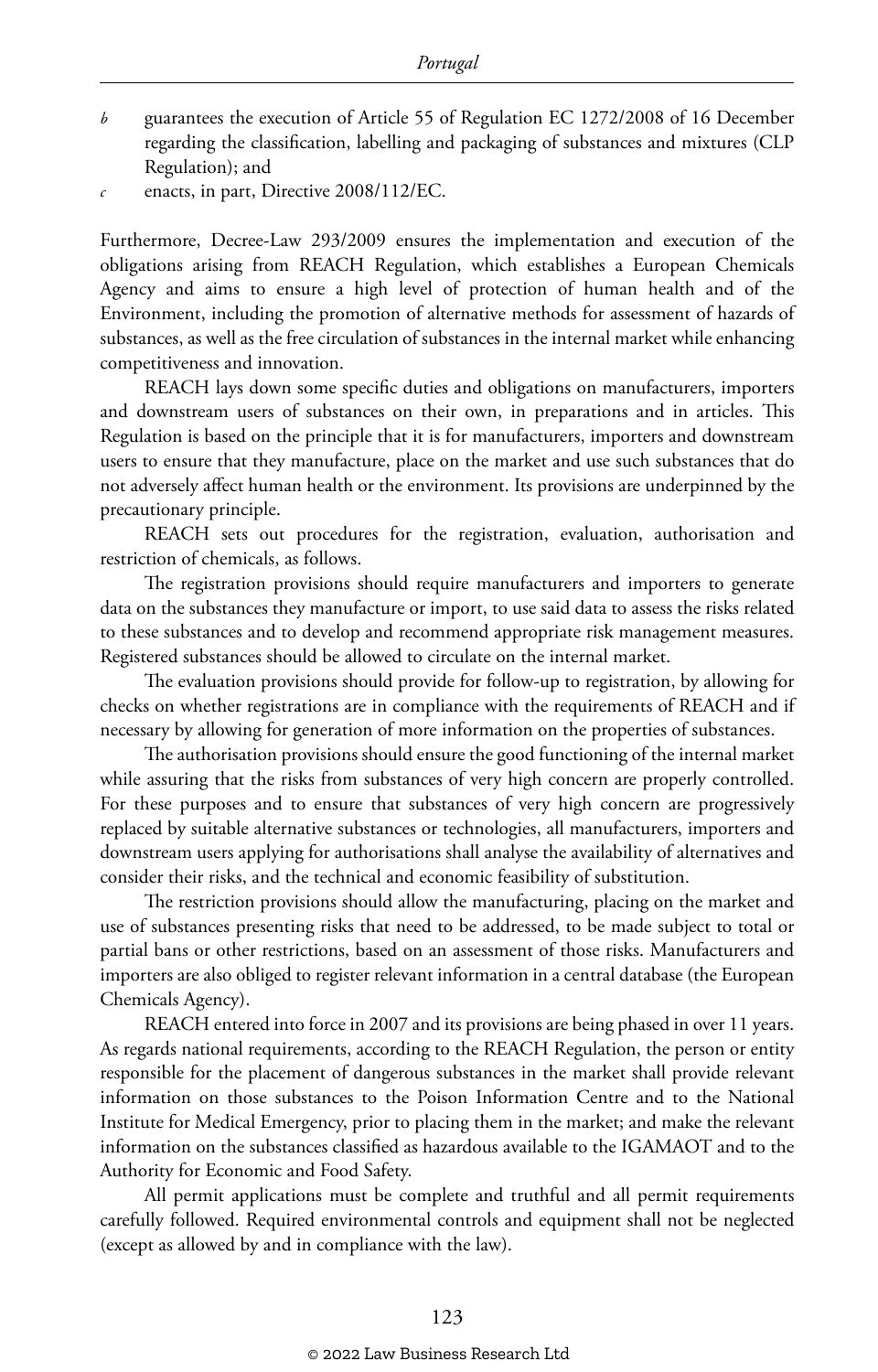#### **iv Solid and hazardous waste**

The Waste Management Legal Regime (Decree-Law 73/2011 as amended) is the framework legal regime regarding waste management, applicable to both hazardous and non-hazardous waste.

Waste management activities are subject to a licensing procedure directed by the APA or by the CCDRs.

Whenever a waste management activity is carried out in installations included in the thresholds of Annex I of the Environmental Impact Assessment Legal Regime the licensing authority will be the APA. In all other situations, including soil decontamination operations, the licensing authority will be the CCDR. A specific licence will be issued in relation to the waste management activity (e.g., collection, transportation, recovery and elimination).

As regards waste elimination, operators of landfill sites must obtain an environmental licence according to the Industrial Emissions Regime, as well as two types of insurance:

*a* insurance to cover closure and post-closure obligations; and

*b* insurance to cover accidental pollution events.

Operators that carry out the collection, transportation, recovery and elimination of hazardous waste must hold a financial guarantee to cover their environmental liability under the environmental liability regime.

As regards waste streams, a new legal regime named Unilex was published through Decree-Law 152-D/2017, setting new rules for the management of waste streams and enacting Directive 2015/720/EU on lightweight plastic carrier bags and Directives 2016/774/EU and 2017/2096/EU on end-of-life vehicles.

All the rules on the management of specific waste streams (packaging, used oils, used tyres, electrical and electronic equipment, batteries and accumulators, and end-of-life vehicles) have been grouped together in this new legal regime.

Individual and collective waste management systems are responsible for ensuring the appropriate treatment of waste to achieve Portugal's agreed recycling and recovery targets.

The above-mentioned waste legal framework was subject to several amendments through Decree-Law No. 102-D/2020, revoking the former Waste Management and Landfill Legal Regimes and approving the New Waste Management Legal Regime and the New Landfill Legal Regime. Additionally, Decree-Law No. 102-D/2020 amended the Waste Stream Legal Regime, the Environmental Impact Assessment Legal Regime (Decree-Law 151-B/2013) and the Environmental Fund Decree Law 42-A/2016, and enacted Directives (EU) 2018/849, 2018/850, 2018/851 and 2018/852.

The most recent legislative initiatives on waste production prevention include Law 77/2019, on the ban of single-use plastics in the catering and/or beverage sector and in retail trade, Law 76/2019, on the ban of ultra-lightweight plastic bags and of plastic and polystyrene food containers at bread, fruit and vegetable points of sale, and Law 88/2019 on reducing the impact of cigarette and cigar ends or other cigarettes on the environment. Decree-Law 78/2021, regarding single-use plastic products, oxo-degradable plastic products and waste fishing gear, enacted Directive 2019/914/EU (on the reduction of the impact of certain plastic products on the environment) and amended Laws76/2019 and 77/2019. Finally, Decree-Law 69/2021 banned the placement on the Portuguese market of cosmetic products and detergents intentionally containing plastic microspheres.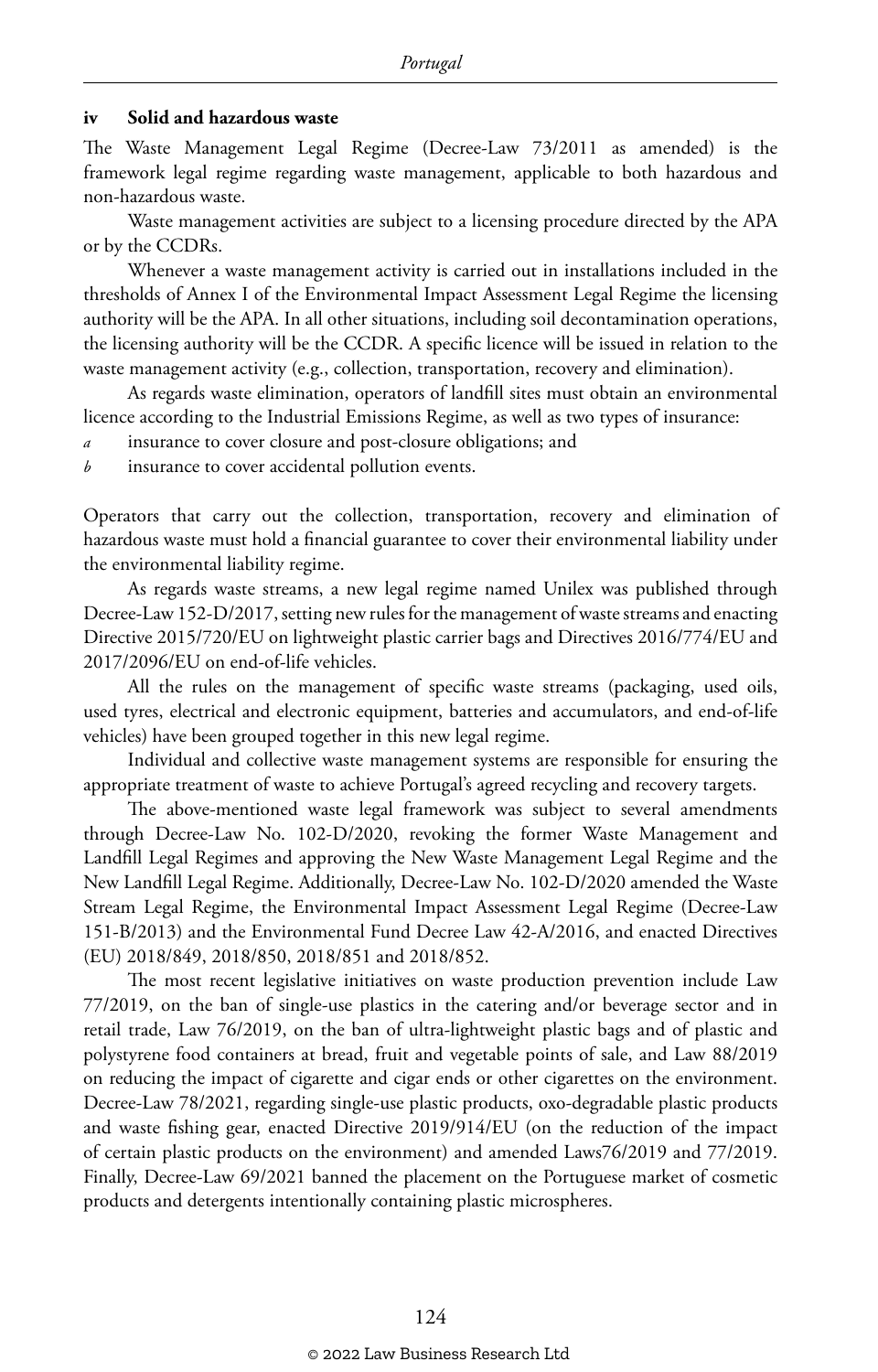#### **v Contaminated land**

Portugal does not have a specific legal regime for contaminated land. Whenever it is necessary to carry out soil decontamination operations, they will be subject to previous licensing under the Waste Management Legal Regime by the CCDRs.

In 2011, the APA issued a non-binding guide regarding the assessment of imminent threat and environmental damage according to the Environmental Liability Regime (Decree-Law 147/2008). The guide contains a specific chapter on how to assess damage to soil and soil contamination situations, including prevention measures, risk analysis and repair and monitoring plans. The Ontario Rules for soil decontamination are the reference used to assess the level of contaminants in the soil.

During 2019, three new guides for contaminated soils were issued by APA:

- *a* Soil reference values;
- *b* Sampling Plan and Soil Monitoring Plan; and
- *c* Risk Analysis and Risk Acceptability Criteria.

Landowners are not required by law to investigate and assess the contamination level of their property, although regulatory authorities can order assessments and clean-up operations whenever a pollution or contamination event is verified or comes to their knowledge.

However, specific provisions are starting to be inserted in municipal zoning plans (e.g., the Lisbon Municipal Master Plan) to render mandatory a site risk assessment in relation to plots of land where, owing to past activities, it is considered likely that the soil is contaminated with hazardous substances to human health or the environment. In these cases, a mandatory decontamination plan must be drafted and executed to restore the environment to an acceptable status as determined by the competent authorities.

According to the polluter pays principle, the operator responsible for causing pollution or environmental damage is liable and must carry out and pay the costs associated to environmental damage and clean-up, adopting the necessary measures to prevent further threats and damage to the environment. However, where the owner of the land was not the polluter, if there is an imminent threat or serious danger to the environment, authorities can demand that the current owner carry out the environmental investigation and clean-up, including prevention and remediation measures. In these cases, the owner shall have a right of redress in relation to the liable party. Public authorities may also carry out the clean-up and decontamination operations directly with right of redress in relation to the liable party.

The majority of the environmental legal framework applicable to activities, which are most likely to cause pollution, demands operators to hold financial guarantees to cover their liability in relation to pollution events, including the Environmental Liability Regime. Whenever environmental damage is caused and this legal regime applies, the operator must adopt prevention and remediation measures. If the operator does not have the capacity or know-how to carry out in situ decontamination, he or she may hire a specialised company to carry out the operation or, alternatively, remove the contaminated soil from the site or installation and deliver it to a duly licensed waste management operator. The failure to adopt prevention or remediation measures when directly determined by the APA is a very serious environmental misdemeanour. The failure to immediately adopt prevention or remediation measures, when an imminent threat or environmental damage occurs, is also a serious environmental misdemeanour.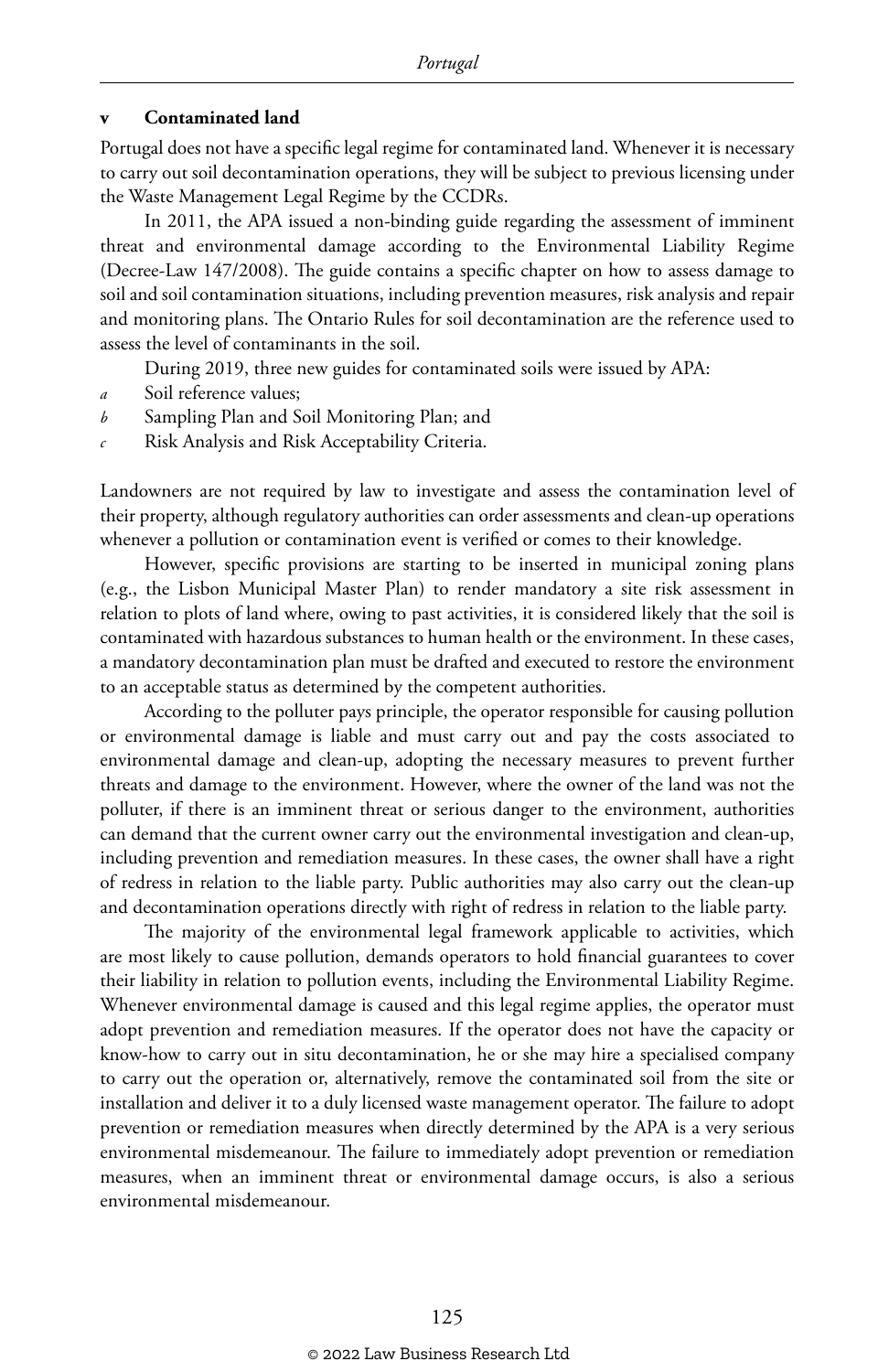#### **vi Environmental impact assessment**

The environmental impact assessment legal regime underwent two amendments in 2017. First, Law 37/2017 rendered environmental impact assessment mandatory for all activities pertaining to the exploration of hydrocarbons. Second, Decree-Law 152-B/2017 enacted Directive 2014/52/EU on the assessment of the effects of certain public and private projects on the environment. The amendments introduced apply as of 1 January 2018.

#### **VII CLIMATE CHANGE**

Portugal's carbon trading scheme is set forth in Decree-Law 12/2020, which revoked Decree-Law No. 38/2013 (as amended), enacting Directive 2018/410/EU, amending Directive 2003/87/EC and establishing a scheme for greenhouse gas (GHG) emission allowance trading within the European Community (the Amended Emissions Trading Directive).

Operators subject to this legal regime must hold a permit allowing them to emit GHGs. GHG emissions must be monitored and certified annually and this information sent to the APA. The permit is annexed to the environmental licence of the operator issued under the Industrial Emissions Regime. The auctioning of allowances is also foreseen and is carried out according to the EU Emissions Trading Scheme Auctioning Regulation (EU Regulation No. 1031/2010).

According to the Climate and Energy Package 2020 for the 2013–2020 period, Portugal must limit the increase of GHG emissions for the sectors not included in the EU Emissions Trading Scheme to 1 per cent in relation to 2005. For renewable energies in the raw final consumption of energy, a new goal of 31 per cent has been adopted, 10 per cent of which is allocated to transport. A general goal to reduce the consumption of primary energy to 25 per cent and a specific goal for the public administration of reduction to 30 per cent has also been adopted.

Portugal approved the Green Growth Commitment, imposing certain goals to be achieved in 2020 and 2030. For 2030, the main goals are the following:

- *a* to reduce GHG emissions between 30 and 40 per cent (52.7–61.5 million metric tonnes of carbon dioxide equivalent  $(MtCO<sub>2</sub>)$ ) in relation to 2005;
- *b* to increase the share of renewable energies in the final consumption of energy to 40 per cent; and
- *c* to increase energy efficiency through a reduction of 30 per cent over the energy baseline in 2030 translated into an energetic intensity of 101 tep/MEUR GDP.

The Strategic Framework for the Climate Policy, approved in 2015, provides that Portugal must reduce its GHG emissions to values of –18 to –23 per cent in 2020 and to –30 to –40 per cent in 2030, compared with 2005 values, depending on the results of European negotiations.

Portugal has also created the National Action Plan for Renewable Energies, establishing the goals regarding the share of Portugal's energy supply from renewable sources for energy consumption in 2020, as well as the National Action Plan for Energy Efficiency.

Regarding energy efficiency, Portugal has implemented an energy certification system for buildings (destined for housing or commercial purposes), with the purpose of improving the energy performance of buildings and making the obtainment of energy certificates mandatory.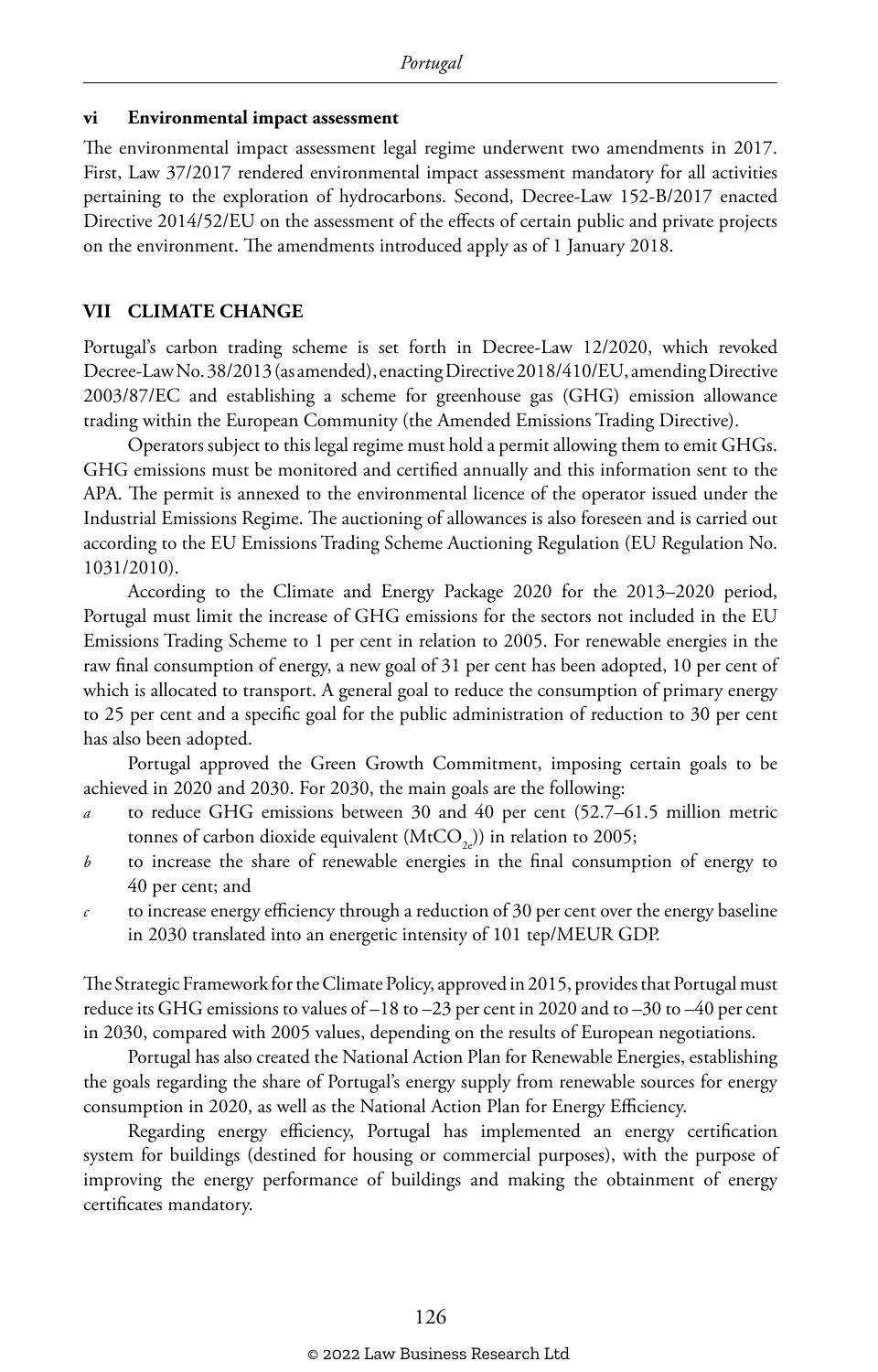The National Air Strategy was approved by Resolution of the Council of Minsters 46/2016, focusing on the improvement of air quality, by protecting human health, the quality of life for citizens and ensuring the preservation of ecosystems.

The Paris Agreement on climate change was adopted in December 2015, and entered into force on 1 November 2016. Its central aim is to strengthen the global response to the threat of climate change by keeping a global temperature rise this century well below 2 C above pre-industrial levels and to pursue efforts to limit the temperature increase even further to 1.5 C. Portugal ratified the Paris Agreement on 30 September 2016.

In December 2018, the government presented the National Road Map for Low Carbon (RNBC 2050), aiming to guarantee that Portugal reaches carbon neutrality in 2050.

The RNBC 2050 defined the areas that will play a key role, such as energy, transportation, waste, agriculture and forests, and the circular economy, and some measures to achieve it, such as increasing the use of electrification of the economy to 65 per cent, solar energy production, and the reduction of GHGs from industry by 70 per cent or from the production of urban solid waste by 25 per cent.

By 2030, RNBC 2050 envisages that 80 per cent of the energy produced in Portugal will come from renewable sources, to progressively achieve 100 per cent 20 years later. The most significant reduction of GHGs is expected to occur between 2020 and 2023.

More recently, following an update and revision of the targets on the reduction of GHG emissions set forth in RNBC 2050, the National Road Map for Carbon Neutrality (RNC 2050) was approved through Ministerial Order 107/2019, providing a neutral balance between GHG emissions and carbon capture through land and forest use, further establishing the objective of reducing GHG emissions for Portugal by between 85 per cent and 90 per cent by 2050, in relation to 2005, and offsetting the remaining emissions through the land and forest use, to be attained through a reduction in emissions of between 45 per cent and 55 per cent until 2030, and between 65 per cent and 75 per cent until 2040, in relation to 2005.

Additionally, the National Energy–Climate Plan (PNEC) 2030 was approved by Resolution of the Council of Ministers No. 53/2020 as the main instrument of energy policy for the decade of 2021–2030. According to PNEC 2030, the five main dimensions arising from the plan approved are decarbonisation, energy efficiency, security of supply, internal energy market and research, innovation and competitiveness.

PNEC 2030 is key to reducing Portugal's energy dependence on exterior sources and ensuring the reduction of GHG emissions in line with the objective of attaining carbon neutrality in 2050.

This plan aims to comply with the new Renewable Energy Directive (RED II), which required Member States to present their energy-climate plan until the end of 2019, addressing decarbonisation, energy efficiency, energy security, internal energy market and research, innovation and competitiveness.

As regards taxation of pollutant activities, new carbon taxes for air and ship travel were approved by Ministerial Order 38/2021.

Finally, at the time of writing, Parliament publicly declared that the Climate Framework Law is being approved and expected to come into force in the beginning of 2022, setting Portugal's goal to achieve climate neutrality by 2050 and a commitment to study, until 2025, the anticipation of this goal to 2045.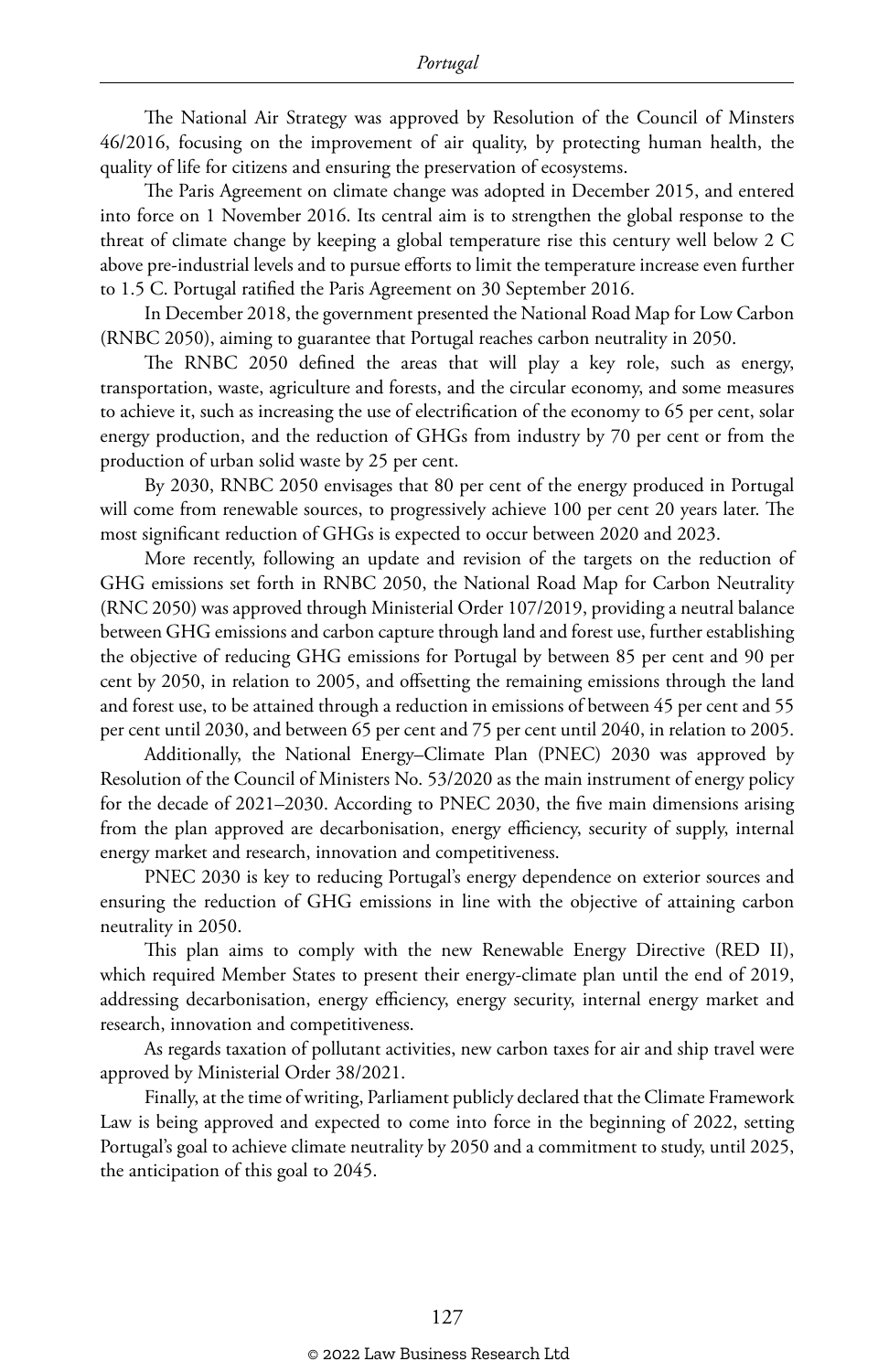#### **VIII ENVIRONMENTAL EDUCATION**

The National Environmental Education Strategy was approved by Resolution of the Council of Ministers 100/2017, focusing on the improvement of environmental literacy, to guarantee a society that is more conscientious, innovative and entrepreneurial, and a national debate of the values of sustainable development.

The main goals of this strategy are the decarbonisation of the economy and of society, the support of the circular economy and the enhancement of the territory.

#### **IX OUTLOOK AND CONCLUSIONS**

The lack of major legal regimes or amendments to the environmental legal framework in 2021 was partly caused by the covid-19 pandemic, which required exceptional and transitory measures for industry throughout the year 2020 and 2021.

Nonetheless, one of the greatest challenges for Portugal continues to be the implementation of the revision of the PERSU 2020+, presented by the Ministry of Environment and Climate Action, to achieve a significant reduction in waste production, including landfill diversion, as well as a significant improvement of selective collection targets. The implementation of PNEC 2030 and RNC 2050 will play a key role in the decarbonisation of the Portuguese economy, alongside the future Climate Framework Law.

Finally, the approval and publication of a new legal framework required to enact legislative acts adopted at an EU level regarding the European Green Deal, such as the European Climate Law, the Fit for 55 package, and sustainable finance and ESG matters, will most definitely stand out as a legislative highlight.

We continue to expect that, in the short term, a specific legal regime for the prevention of soil contamination and for soil remediation will be published.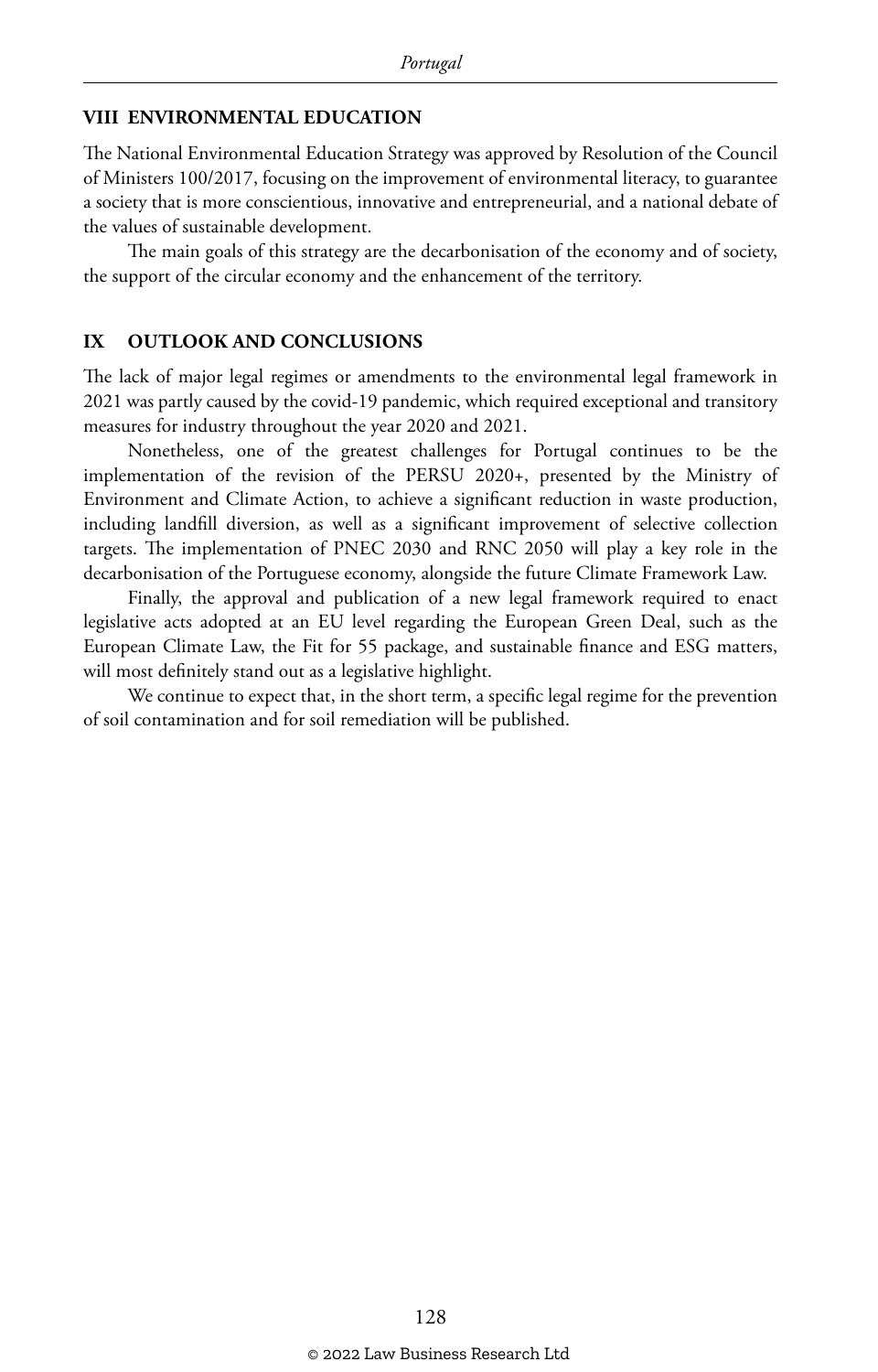# ABOUT THE AUTHORS

#### **MANUEL GOUVEIA PEREIRA**

#### *Vieira de Almeida*

Manuel Gouveia Pereira is a managing associate at the planning and environment practice at VdA. He has a law degree from Lusíada University of Lisbon, Faculty of Law, a master's degree in administrative law from the University of Lisbon, Faculty of Law and a postgraduate degree in planning and environmental law from the University of Coimbra, Faculty of Law.

Manuel teaches environmental law in the seminar of politics and innovation in environment, in the integrated master's course of environmental engineering, and at the sciences and technology faculty of the New University of Lisbon. He also teaches the planning law module in the postgraduate course on real estate management and assessment at the Portuguese Institute for Development and Economic, Financial and Corporate Studies.

Manuel is frequently invited to talk to the press on environmental matters, being a commentator on waste issues, and is the coordinator of VdA's Green Project, the firm's environmental sustainability project. Before joining the firm, he worked as legal adviser to two cabinets of the Minister of the Environment and Spatial Planning, between 2007 and 2011. He is actively involved in several transactions in Portugal and abroad, focused on environmental compliance, namely in the waste and water sectors, energy (including renewables), oil and gas, mining, aquaculture, agriculture, economy of the sea, circular economy and environmental sustainability goals and ESG issues.

#### **VIEIRA DE ALMEIDA**

Rua Dom Luís I, 28 1200-151 Lisbon Portugal Tel: +351 21 311 34 00 Fax: +351 21 311 34 06 mgp@vda.pt www.vda.pt